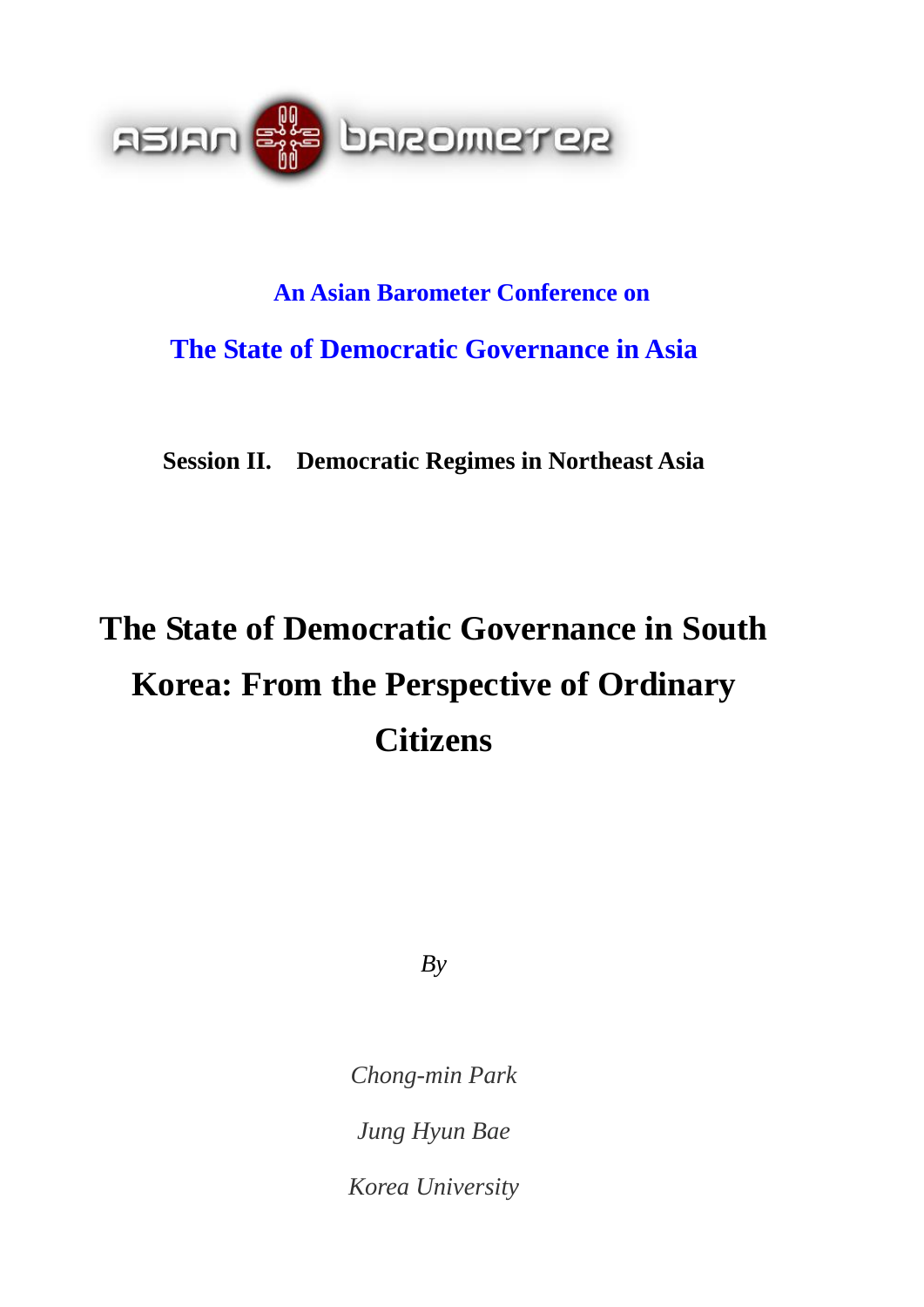# **The State of Democratic Governance in South Korea: From the Perspectives of Ordinary Citizens**

Chong-Min Park Department of Public Administration Korea University Seoul, Korea Email: [cmpark@korea.ac.kr](mailto:cmpark@korea.ac.kr)

Jung Hyun Bae Department of Public Administration Korea University Seoul, Korea Email: baejh@korea.ac.kr

Prepared for presentation at the Asian Barometer conference on the State of Democratic Governance in Asia, held in Taipei, Taiwan on June 20-21, 2008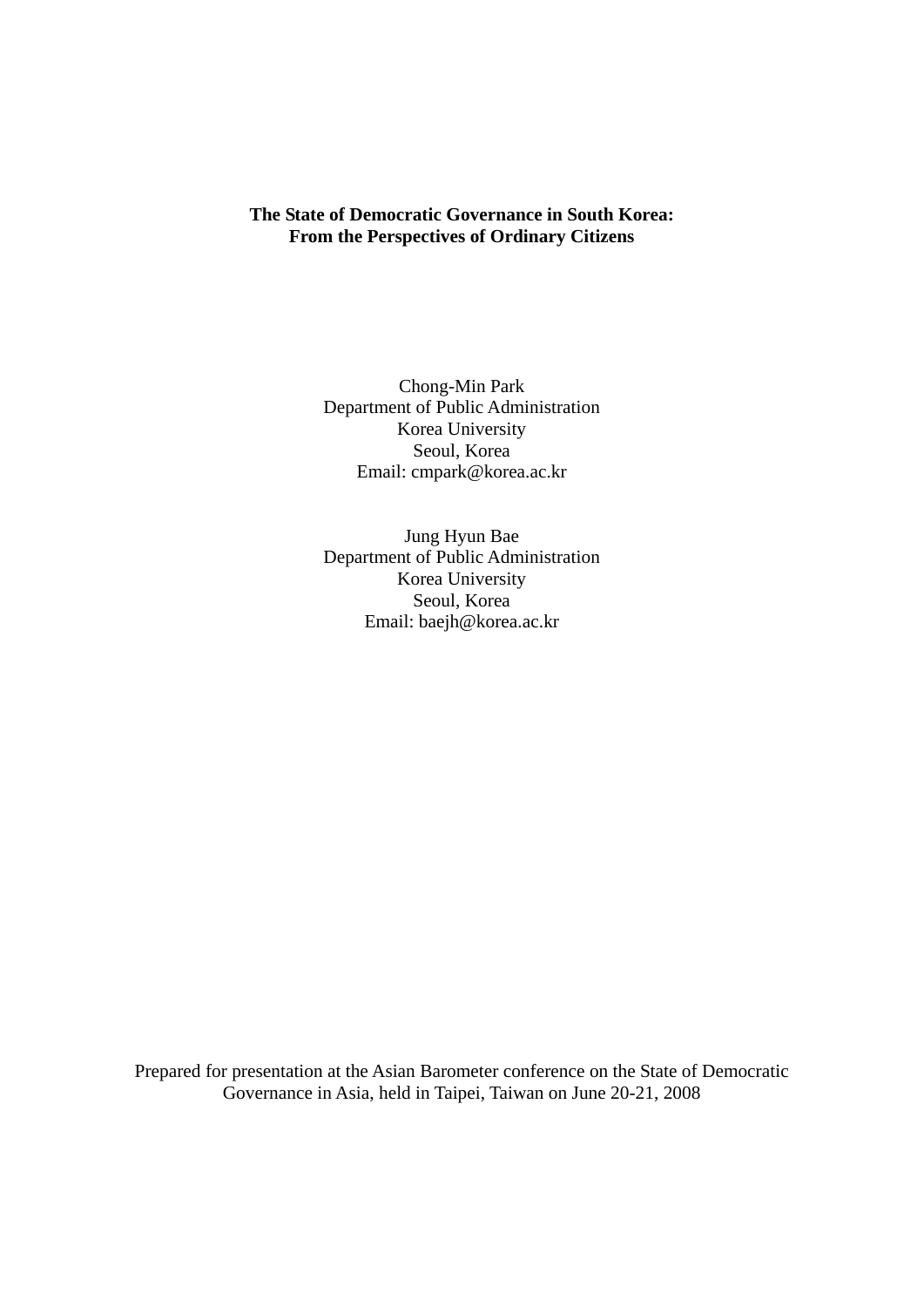#### **The State of Democratic Governance in South Korea: From the Perspectives of Ordinary Citizens**

The last year marked the 20 year anniversary of transition from authoritarian rule to democracy in South Korea (Korea hereafter). Korea is widely recognized as one of the successful third-wave democracies in Asia (Shin 2007; Huntington 1991). Since the democratic transition in 1987, Korea has regularly held free and competitive elections at all levels of government. Moreover, there have been two alternations of political parties in power. At minimum democracy can be characterized with universal adult suffrage, free and fair elections, multiparty competition and alternative sources of information (Diamond 1999; Coppedge and Reinicke 1990). The political system in Korea meets these basic standards. There is no doubt that Korea established itself an electoral democracy.

Yet, popular support for democracy has not grown much since the democratic transition (Park and Shin 2006). For instance, preference for democracy over its alternatives declined from 65 percent in 1996, to 54 percent in 1998, to 45 percent in 2001, to 43 percent in 2006. Satisfaction with democracy also declined from 55 percent in 1996, to 44 percent in 1998, to 47 percent in 2001, to 48 percent in 2006. A decline in institutional trust is dramatic: trust in the executive from 62 percent in 1996 to 26 percent in 2003, to 14 percent in 2006; trust in the legislature from 49 percent in 1996 to 15 percent in 2003, to 7 percent in 2006; trust in courts from 70 percent in 1996 to 51 percent in 2003, to 27 percent in 2006. These and other public opinion surveys suggest that a new democracy in Korea is in trouble (Chang, Chu and Park 2007; Park 2007). Many scholars and policy-makers now wonder what went wrong.

In this paper we attempt to examine how ordinary Koreans view the quality of democratic governance in terms of various dimensions of democratic quality identified by Larry Diamond and Leonardo Morlino (2004). How do ordinary Koreans assess the institutional supply of their democracy? How do they experience practices of democratic institutions? Which

 $-1 -$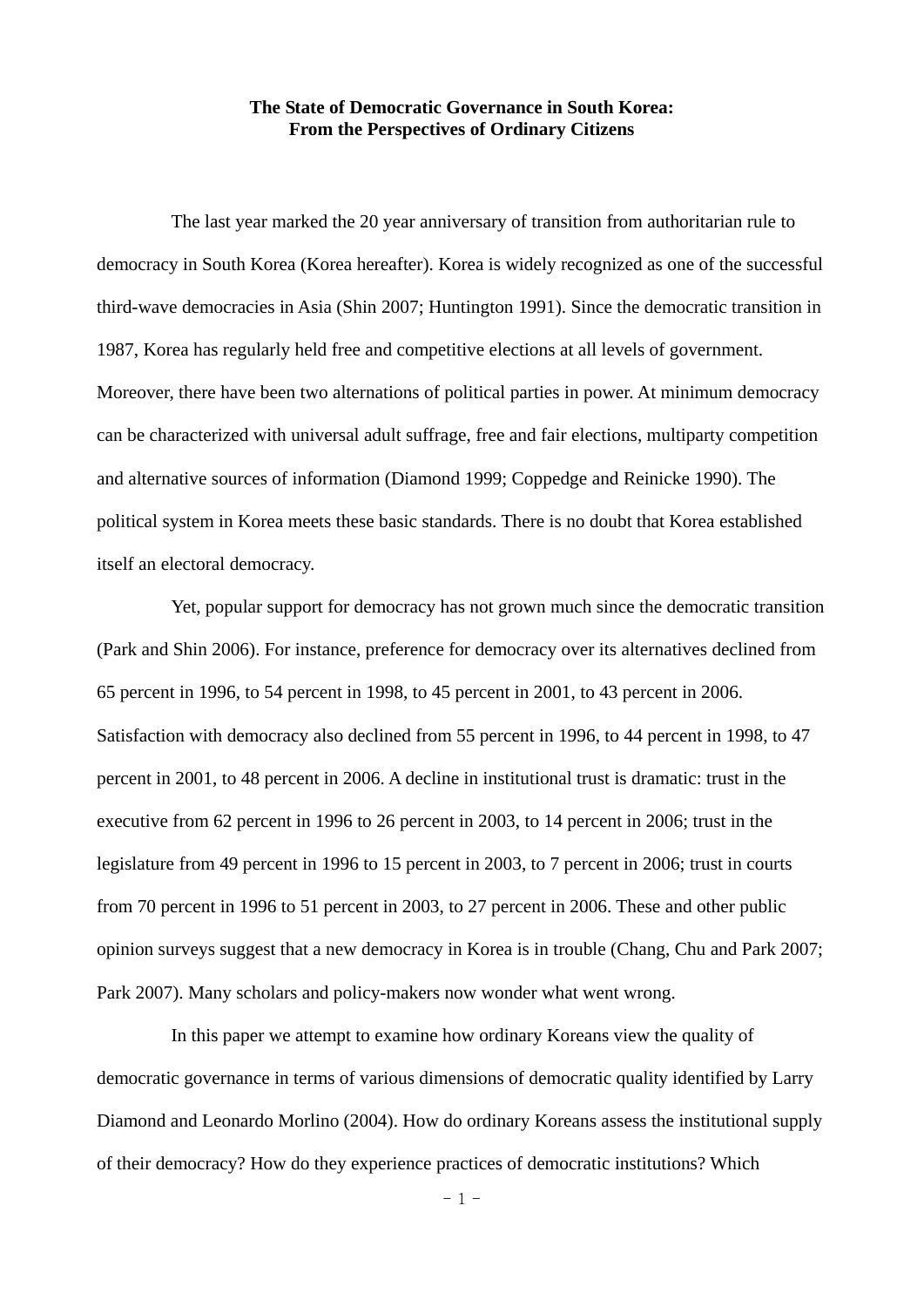elements of democratic quality does Korean democracy lack most or least? By addressing these and other related questions, we shed some light on advances and setbacks of Korean democratization. Like many other democracy assessments studies, we assess the quality of democratic governance from the perspectives of ordinary citizens because they are the best judges of them. To do this, we use the 2006 Asian Barometer (AB hereafter) survey conducted in Korea.

#### **Institutional Democratization: Historical Overview**

The democratic transition in 1987 resulted in the foundation of the Sixth Republic with the ratification of a new constitution. Under the democratic Sixth Republic, Korea has experienced a series of democratic reforms on political institutions and practices (Shin 1999). Before the transition to democracy, political institutions and practices were characterized with limited public contestation of power, executive domination over the legislature and the judiciary, control of mass media, curtailment of civil and political rights, and little protection of social rights. Yet, the new constitution of the Sixth Republic restored key democratic political institutions and practices.

The new constitution provides for direct popular election of the president with a single, non-renewable five-year term. As in the authoritarian past, the president represents the state and heads the executive branch of government. Yet, the chief executive's powers are reduced considerably, while those of the legislative and judicial branches are expanded significantly. Specifically, the president's powers regarding emergency decrees and dissolution of the National Assembly are abolished. Legislative oversight over the executive is restored and strengthened. These and other institutional changes render the legislature no longer a rubber stamp of the executive. The judiciary becomes independent in their rulings and appointment of judges and the Constitutional Court is newly established for strengthening judicial reviews. The limits of political and civil rights are greatly expanded and basic social rights began to be protected. The constitution protects political parties against arbitrary decisions to disband while requires them to

- 2 -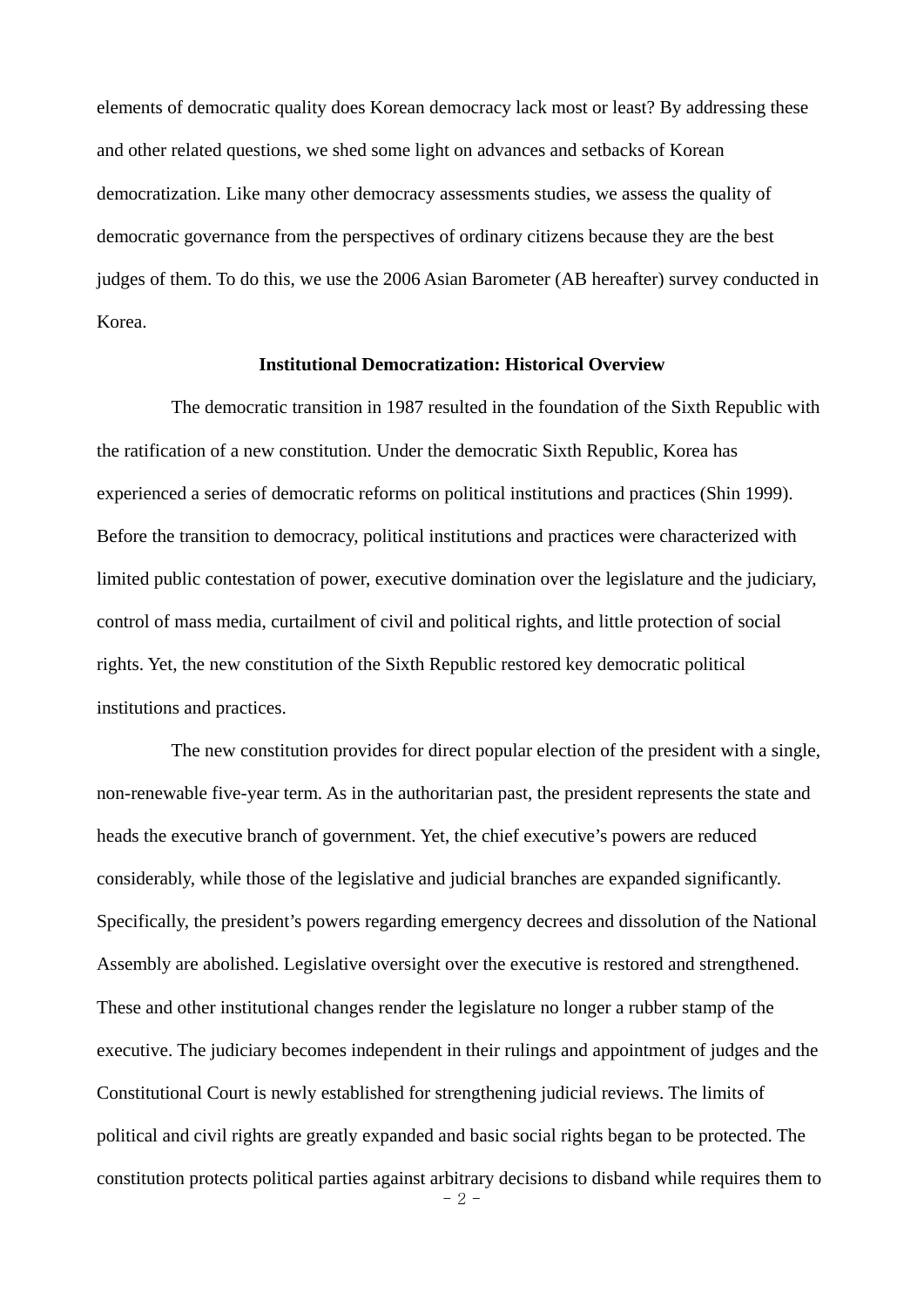promote internal democracy. The constitution also explicitly states the political neutrality of the military.

For the last two decades since the transition to democracy, no political parties, politicians, or voters have been excluded from the political process. The competitiveness of public contestation for power has been enhanced, and elections whether presidential or legislative, have been freely and fairly conducted. Election outcomes have honestly reflected voters' choices. The electoral and party system offers the electorate a increasingly wide range of choices. The scope of public offices subject to public contestation has been expanded to include the executive and legislative offices of sub-national governments. The reach and inclusiveness of popular control has been steadily expanded for the last two decades.

There have been institutional reforms to extend the limits of political rights and civil liberties. In 1994 the Office of Ombudsman was established to address citizen complaints against government agencies. In 2001 the National Human Rights Commission was constituted to monitor and oversee violations of human rights. Since 1998 the Information Disclosure Law has been implemented to give citizens the rights of access to government records and documents.

A variety of democratic institutional reforms was protected especially by the last three civilian governments (Im 2004). First, the Kim Young Sam government (1993-1998), the first civilian government since 1961, attempted to facilitate democratization by eradicating the legacy of authoritarian rule. President Kim established civilian supremacy over the military by purging hard-line military officers and curbed the powers of the domestic security agencies. He enforced high-level public officials to disclose their assets and made banking transactions transparent to dismantle the structure of political corruption and cronyism.

Second, the Kim Dae Jung government (1998-2003) attempted to promote substantive democratization by guaranteeing social and economic rights. President Kim, the first opposition candidate to win a presidential election, released political prisoners and strengthened or established independent commissions for safeguarding civil and political rights. In the wake of

- 3 -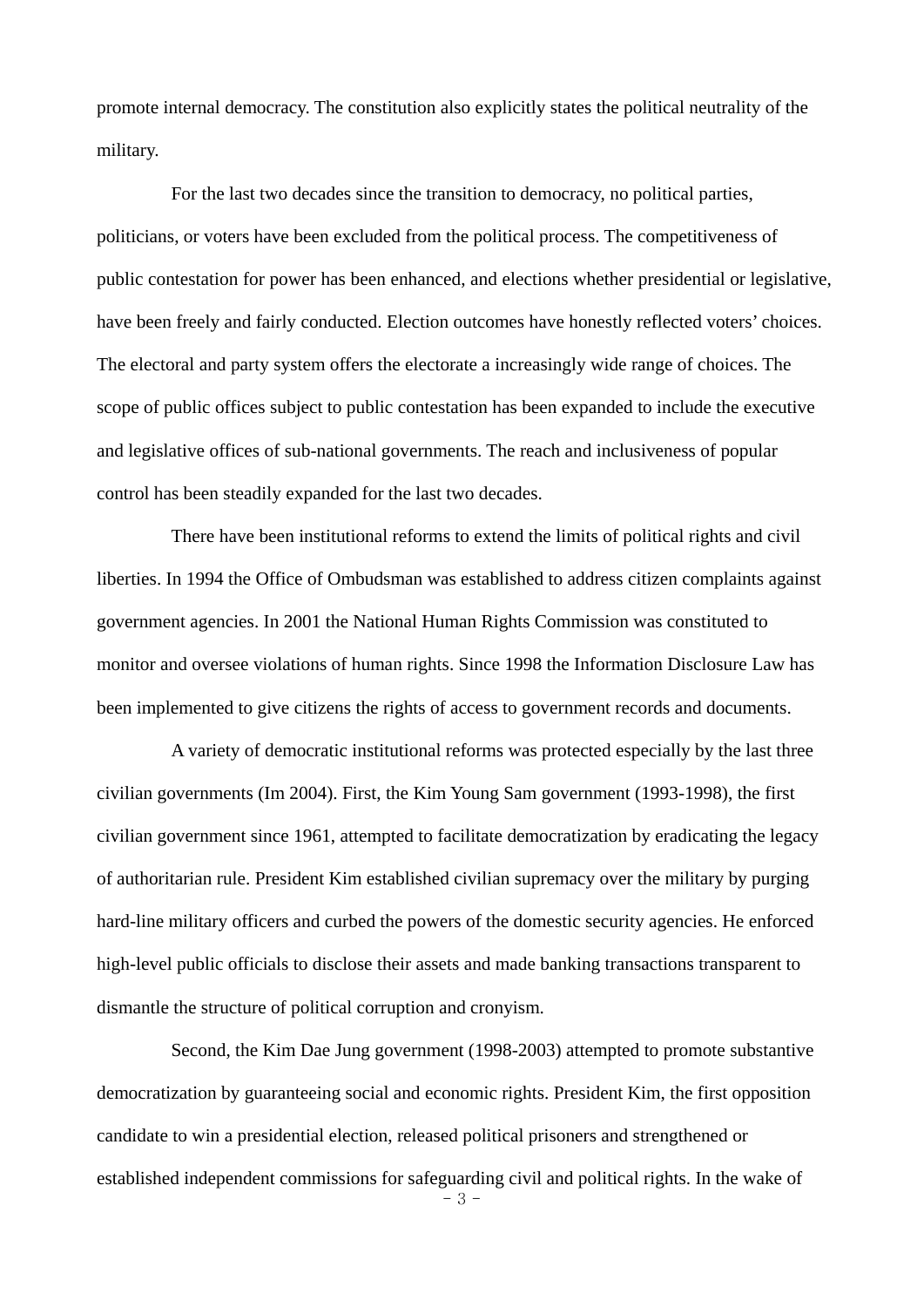the economic crisis the government tried to enhance the social security system through expanding social insurance and public assistance programs.

Third, the Roh Moo Hyun government (2003-2008) rushed to promote substantive democratization by attempting to level classes, sectors and regions. This left-leaning government's inflexible pursuit of populist agenda divided Korean society ideologically and distanced his government from the majority of ordinary citizens who remained conservative. In the wake of a major fundraising scandal following the 2002 presidential election, the government attempted to overhaul campaign finance laws and to make political funding more transparent.

Despite democratic institutional reforms for the last two decades, however, the last three civilian governments were criticized as ignoring democratic procedures and rules. The prosecution of presidents' family members and close aides for bribery and corruption made their anticorruption reforms hollow. Investigating major newspapers and prosecuting journalists were viewed as threatening freedom of expression and alternative sources of information. Each government abused the president's constitutional power to pardon politicians and businesspeople, which was criticized as undermining the rule of law and horizontal accountability. The first two civilian presidents weakened the institutional autonomy of the National Assembly through holding sway over their ruling parties. Executive predominance in the political process has largely persisted, though gradually abated, for the last two decades.

These political institutions and practices are reflected in various international assessments of Korean democracy. For instance, Korea has been rated by Freedom House as "free" since the transition to democracy. In each of the five years from 2003 through 2007, Korea received an average rating of 1.5 on Freedom House's seven-point scale of political rights and civil liberties, which runs from 1 (high) to 7 (low) (Freedom House 2007). Korea ranks with the world's liberal democracies.

According to the *Economist* Intelligence Unit democracy index whose scores run from a low of 0 to a high of 10, in 2006 Korea was rated a flawed democracy, ranking  $31<sup>st</sup>$  with a total

 $-4 -$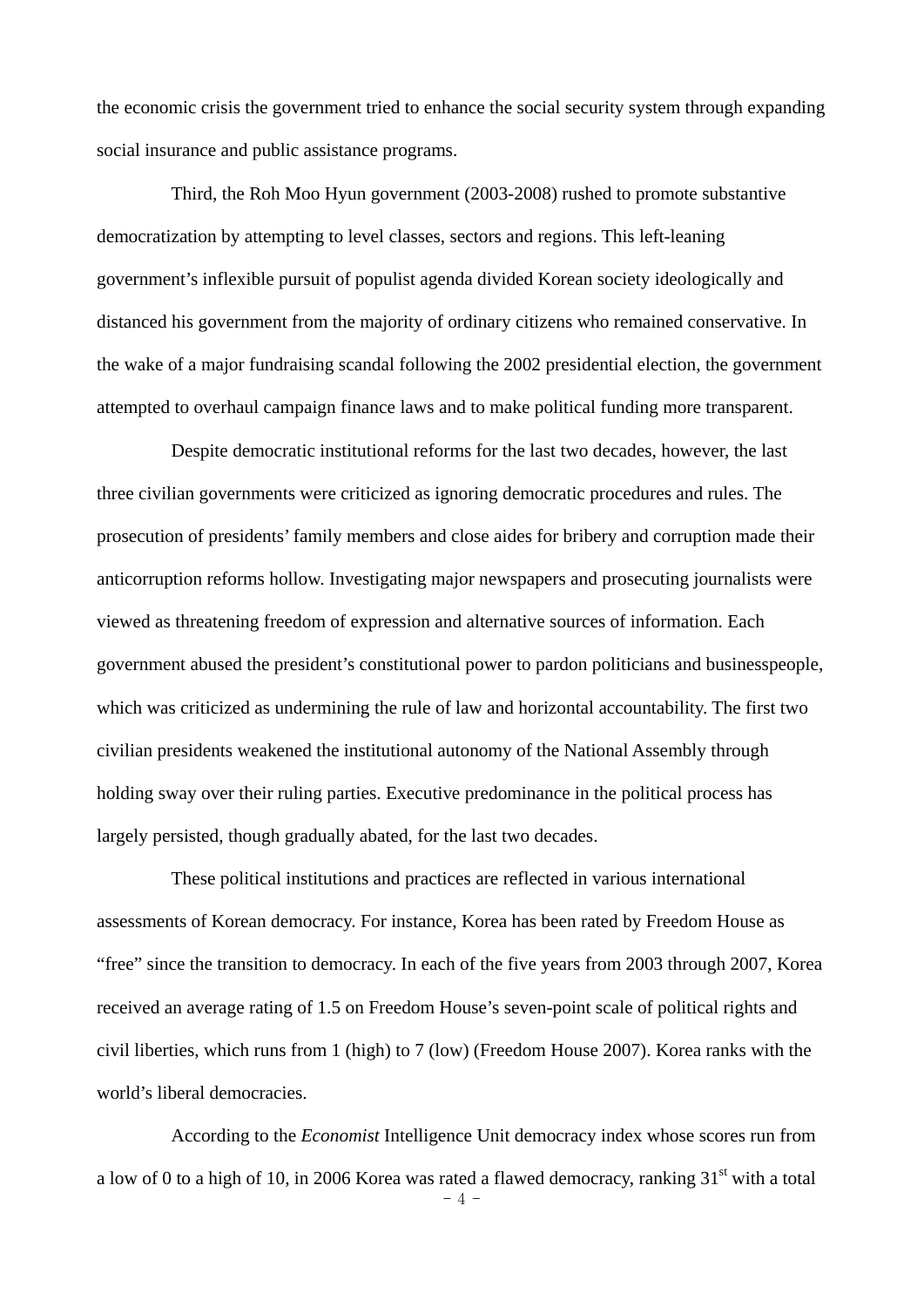score of 7.88. Specifically, it received a score of 9.58 on electoral process and pluralism, a score of 7.14 on function of government, a score of 7.22 on political participation, a score of 7.50 on political culture, and a score of 7.94 on civil liberties (*Economist* 2006). These scores suggest that Korean democracy is no doubt an electoral democracy but still falls short of standards of liberal democracy.

The World Bank Governance Indicators show that in 2006, Korea received positive rating in six dimensions of governance – voice and accountability, political stability, government effectiveness, regulatory quality, rule of law, and control of corruption (Kaufman, Kraay and Mastruzzi 2007). It received the higher percentile ranking on political stability, government effectiveness and regulatory quality while middle percentile ranking on voice and equality, rule of law and control of corruption. Notable is that the scores of these indicators have lowered during the past five years: voice and accountability (from  $+0.63$  in 1998,  $+0.77$  in 2002 to  $+0.71$  in 2006), rule of law (from  $+0.69$  in 1998,  $+0.79$  in 2002 to  $+0.72$  in 2006) and control of corruption (from  $+0.07$  in 1998,  $+0.33$  in 2002 to  $+0.31$  in 2006). Since these indicators reflect the strength of democracy and constitutionalism, those ups and downs suggest that there have been advances and setbacks in Korean democratization. Its relatively weak dimensions of democratic governance include voice and accountability, rule of law and control of corruption. It suggests that Korean democracy is an electoral democracy but still lacks some elements of liberal democracy.

#### **Conceptualization and Measurement**

In order to assess the quality of democracy from the perspectives of ordinary citizens, we need to specify the objects of attitudes. Assessment of the quality of democracy refers to evaluation of democracy in practice not democracy as an ideal. This kind of democracy assessment focuses on the supply of democratic institutions and practices. Thus, the quality of democracy needs to be distinguished from support for democracy or the demand for democratic institutions and practices (Park 2007).

 $-5 -$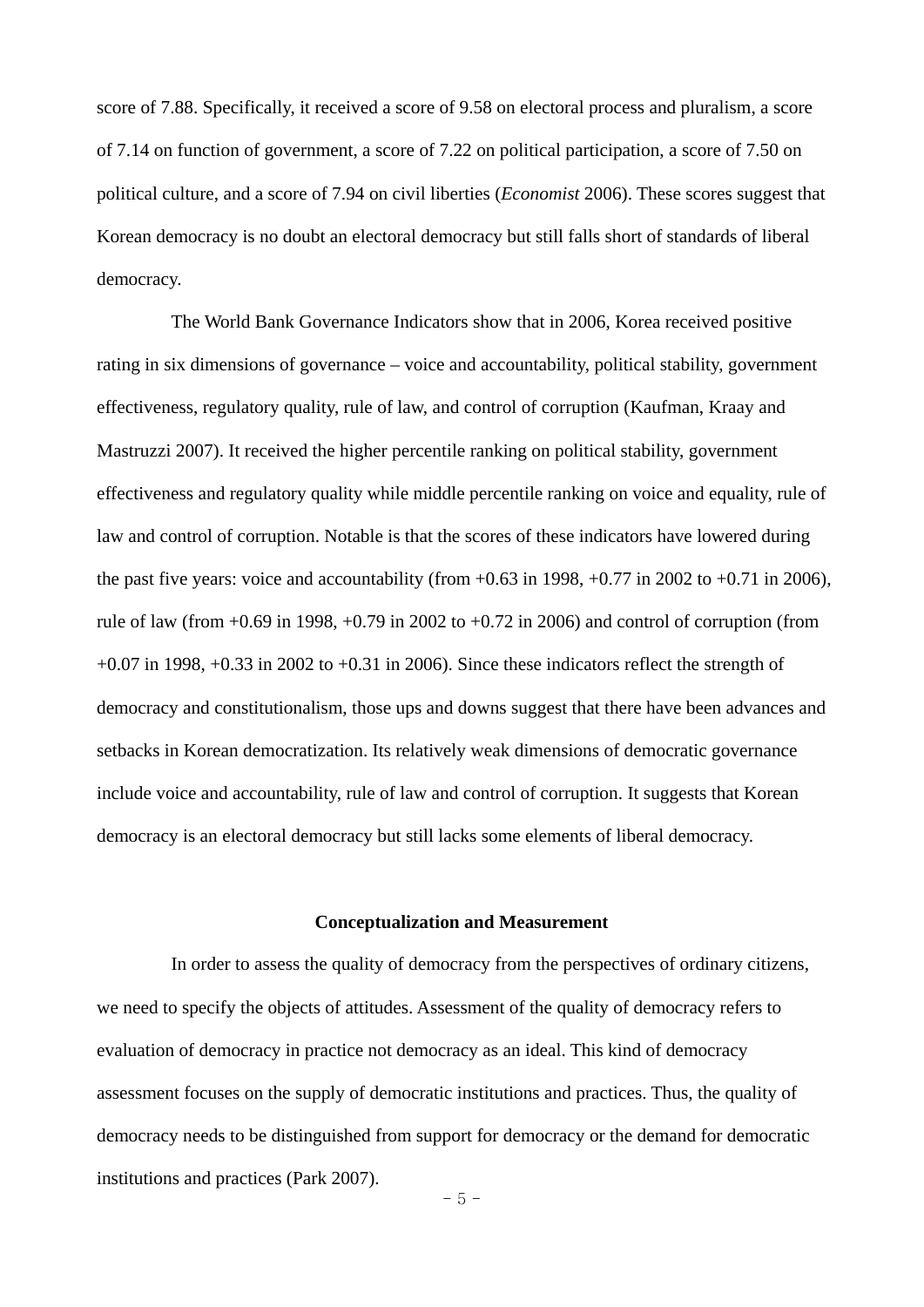Second, assessment of the quality of democracy concerns regime quality rather than government quality. A political regime consists of institutions and their justifying norms and ideals while a government refers to an incumbent (Easton 1965). Evaluation of governmental performance is often subject to partisanship, satisfaction with policy outputs and other short-term fluctuations. In contrast, evaluation of regime performance transcends over specific governmental performance. Hence, assessment of the quality of democracy involves evaluation of institutional performance rather than governmental performance.

Many scholars propose various criteria or standards of democracy by which to judge the degree of democratic progress. For instance, Robert Dahl (1971) identifies basic institutional conditions of democracy: freedom to form and join organizations, freedom of expression, right to vote, eligibility for public office, right of political leaders to compete for support, alternative sources of information, free and fair elections, and institutions for making government policies depend on votes and other expression of preferences. Mary Kaldor and Ivan Vejvoda (1997) assemble their list of formal criteria: inclusive citizenship, rule of law, separation of power, elected power-holders, free and fair elections, freedom of expression and alternative sources of information, associational autonomy, and civilian control over the security forces. Arend Lijphart (1999) proposes a set of indicators to compare the quality of democracy: women's representation, political equality, electoral participation, satisfaction with democracy, government-voter proximity, accountability and corruption. David Altman and Anival Perez-Linan (2002) propose three standards of democracy: accountability, representation, and civil liberties. Larry Diamond and Leonard Morlino (2004) identify eight dimensions on which democracy vary in quality: the rule of law, participation, competition, vertical and horizontal accountability, freedom, equality and responsiveness.

In this paper, we adopt Diamond and Morlino's list because the 206 AB Korea survey used their conceptualization and measurement of democratic quality. Yet, of their eight dimensions we choose to treat seven, that is, the rule of law, competition, participation, vertical

- 6 -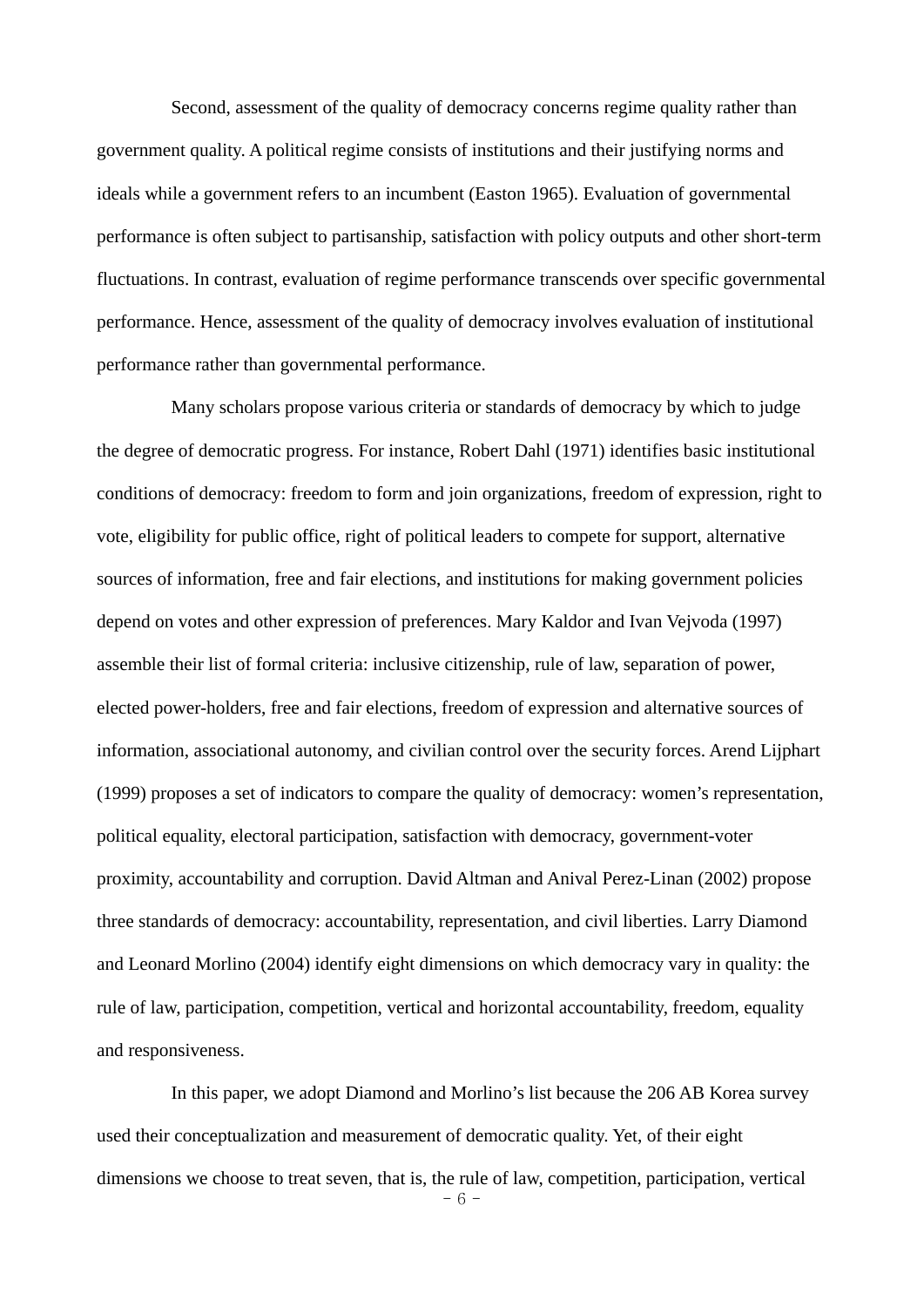and horizontal accountability, freedoms, and equality. We exclude the last dimension, responsiveness, because it is not necessarily the quality of democratic governance and our measure of it may reflect governmental performance not institutional performance. It should be also noted that our measures of equality reflect social security and equality of treatment by government rather than political and legal equality and that our measures of participation do not reflect the institutional quality of inclusiveness.

#### **Evaluations of Democratic Governance**

## *Rule of Law*

This dimension of democratic quality concerns the effectiveness of legal institutions and the functioning of law-based rule. For the last five years there have been a series of episodes weakening the rule of law. Like his predecessors, President Roh appeared to abuse the constitutional power to pardon politicians and businesspeople. He granted a special pardon to most politicians convicted of political funding fraud. He attempted to pack the Constitutional Court with his political loyalists. His failed appointment of a former justice as the head of the Constitutional Court was widely seen as illegal. Facing the unconstitutionality of his populist policies, President Roh openly expressed his frustration by ridiculing the constitution. He appeared to consider the law as an impediment to his reformist agenda. Meanwhile, he tended to use laws as "political weapons" to tame major newspapers critical to his populist agenda.

In 2003 when President Roh faced declining popularity, he announced a confidence plebiscite, whose constitutionality was later disputed before the Constitutional Court. In 2004 when the Central Election Commission ruled that the president violated his duty to uphold electoral neutrality, the president defied the ruling. Then, the National Assembly controlled by opposition parties passed an impeachment resolution, which the Constitutional Court overturn only after the ruling party won the legislative elections. President Roh's special law on capital relocation was challenged before the Constitutional Court, which ruled as unconstitutional. In this

- 7 -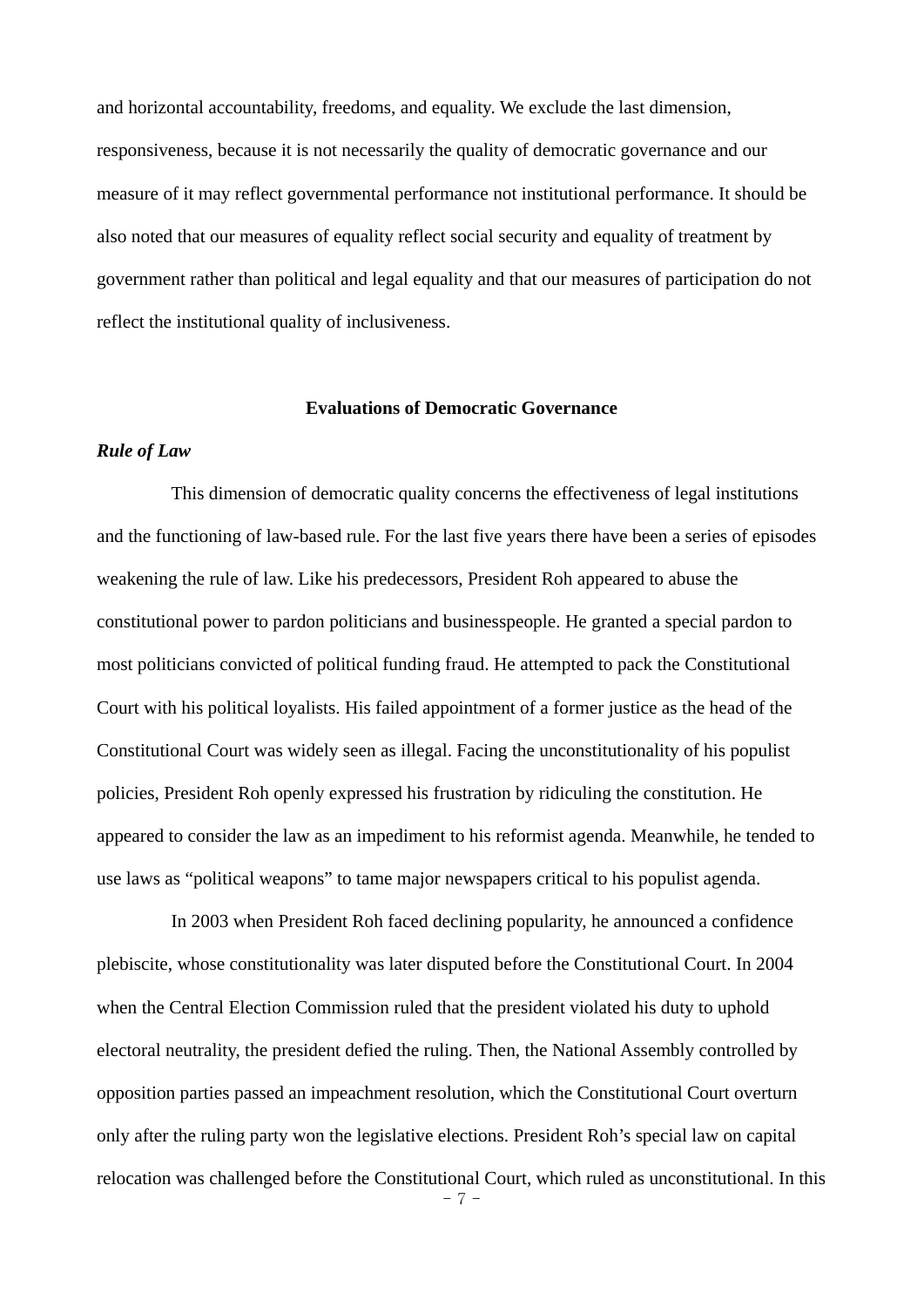series of episodes, the president was widely seen as undermining the rule of law and failing to uphold the Constitution.

To ascertain how ordinary Koreans assess the rule of law, the 2006 AB Korea survey asked respondents a pair of questions. The first question concerns equality before the law and the second the level of official law-abidingness (see Table 1). First, when asked whether they agree or disagree with the statement "Our current courts always punish the guilty even if they are highranking officials," three-fifths indicate equality before the law by "strongly" (25%) or "somewhat" (34%) agreeing with it. In contrast, two-fifths indicated inequality before the law by "strongly" (11%) or "somewhat" (27%) disagreeing with it. Those believing that no one is above the law outnumber those believing that the powerful are immune from punishment by a margin of 21 percentage points.

Second, when asked how often national government officials abide by the law, only one-fifth considered government officials as respectful of the law by replying "always" (2%) or "most of the time" (15%). In contrast, nearly four-fifths considered government officials as disrespectful of the law by replying "sometimes" (42%) or "rarely" (36%). Those believing that government officials do not obey laws far outnumbered those believing that government officials obey laws by a large margin of 61 percentage points. Interestingly, a majority of ordinary citizens believe that while government officials abuse power and disregard laws, they, if caught, are likely to be punished by the courts.

To determine the overall level of the rule of law, the number of affirmative responses to both questions was counted to construct an index whose values range from 0 (low) to 2 (high) (see Table 8). Only one-tenth (9%) believed in both official law-abidingness and equality before the law while one-third (32%) believed in neither. Those scoring low levels are more than three times as many as those scoring high levels. It is striking that nine in ten ordinary Koreans expressed some degree of skepticism about the rule of law.

> - 8 - (Table 1 about here)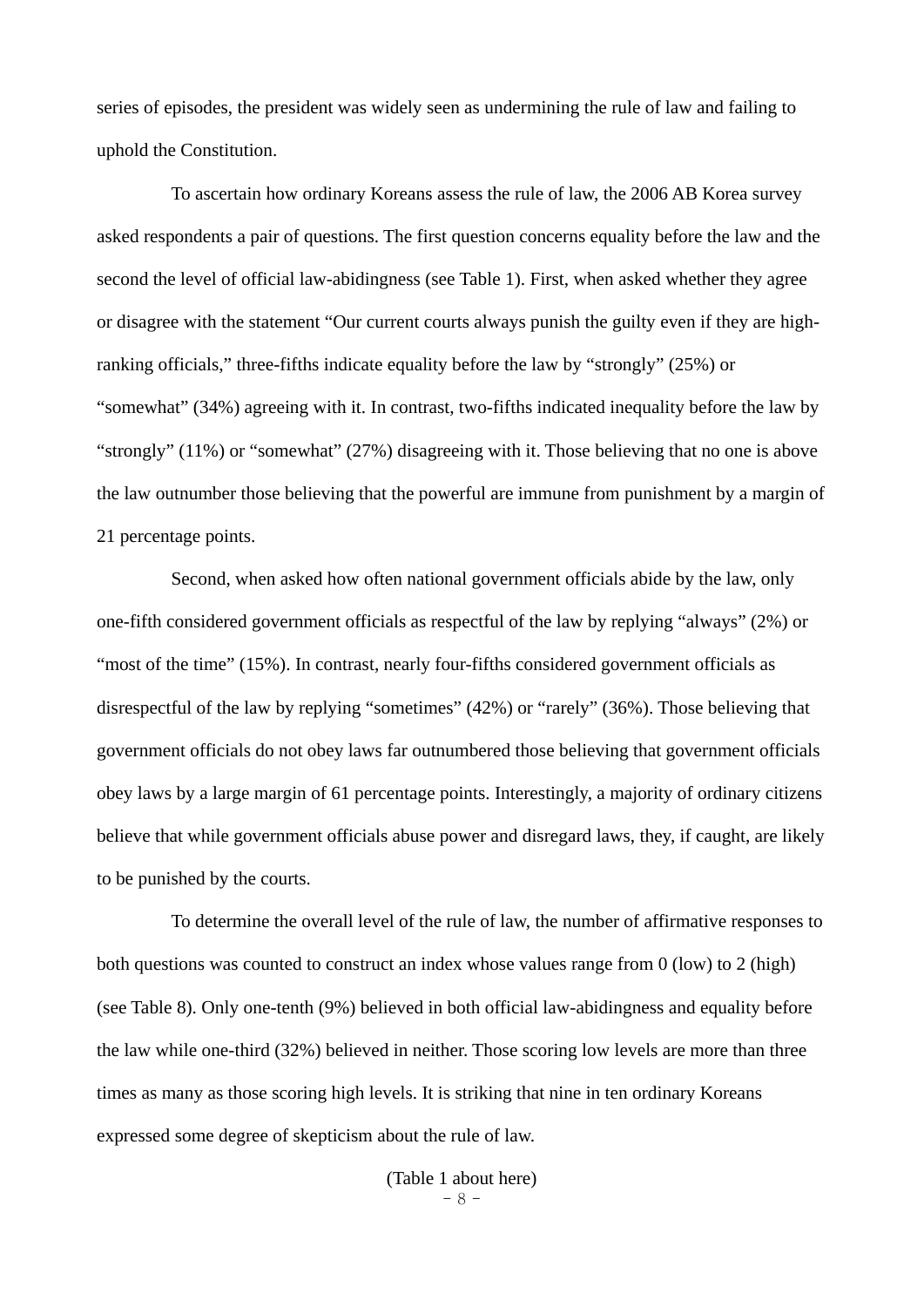Despite anticorruption reforms for the last two decades, bribery, and abuse of power for private gains still persisted. Transparency International's corruption perception index 2006 rated Korea  $42<sup>nd</sup>$  out of the 163 countries surveyed, lower than Singapore (5th), Japan (17th), and Taiwan (34th) (Transparency International 2006). To ascertain how ordinary Koreans assess the level of government corruption, the 2006 AB Korea survey asked a pair of questions, one on national government corruption and the other on local government corruption (see Table 1). First, when asked about the extent of corruption among national government officials, nearly half considered national official corruption common by replying "almost everyone" (11%) or "most" (34%). In contrast, another half considered national official corruption unusual by replying "hardly anyone" (1%) or "not a lot" (48%). Notable is that public assessments of national official corruption were equally divided into two opposing camps.

Second, when asked about the extent of corruption among local government officials, two-fifths considered local official corruption common by saying "almost everyone" (9%) or "most" (31%). In contrast, more than half considered local official corruption unusual by saying "hardly anyone" (3%) or "not a lot" (52%). Those considering local official corruption unusual slightly outnumbered those considering it common by a margin of 15 percentage points. Notable is that despite a growing number of local government officials prosecuted for bribery and other financial wrongdoing, local governments appear to be perceived as less corrupt than the national government.

Considering responses to the questions together, one-third (35%) considered both national and local official corruption common while nearly half (47%) considered neither common. Nonetheless, one in two ordinary Koreans turn out to consider either national or local official corruption common. In the eyes of ordinary citizens official corruption is still prevalent.

- 9 - Although levels of government corruption indicate the effectiveness of the legal system, the 2006 AB Korea survey directly asked respondents to evaluate government efforts in controlling official corruption. Less than half (45%) rated government efforts positively by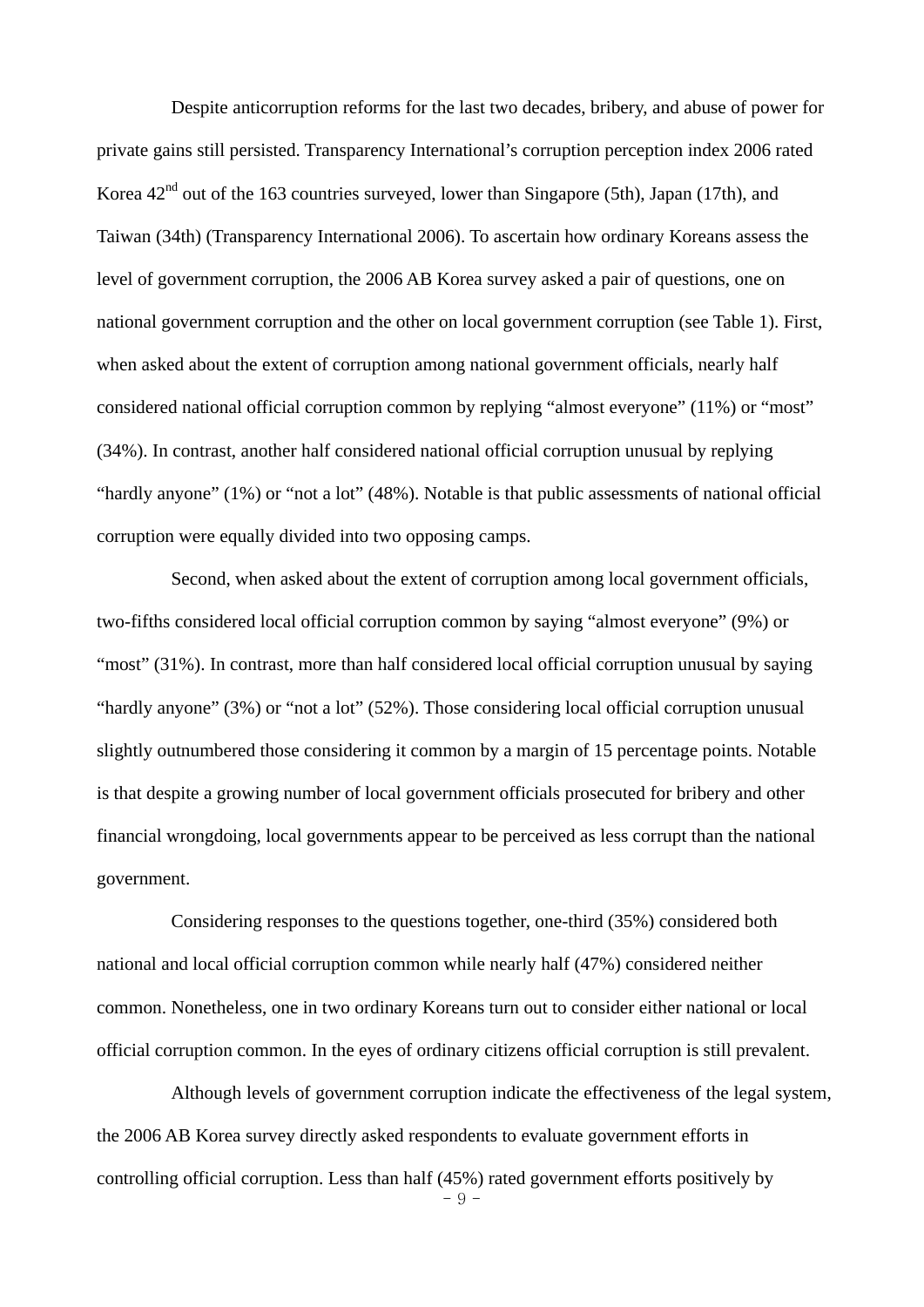replying "doing its best" (3%) or "doing something" (42%). In contrast, nearly half (48%) rated government efforts negatively by replying "not doing much" (38%) or "doing nothing" (10%). Despite a variety of institutional reforms against corruption for the last two decades, however, more ordinary people considered government efforts as inadequate or insufficient.

## *Competition*

This dimension of democratic quality concerns the extent to which political parties or candidates compete freely and fairly in regularly held elections. It presupposes that practically all adults have the right to run for elective offices in government. Since the democratic transition, no politicians or parties have been denied their rights to compete for power. Free and fair elections are institutionally guaranteed by the independent Central Election Commission. The fact that there have been two alternations of power attests the fairness and competitiveness of electoral contests. Another fact that parties with majority legislative seats frequently changed for the last two decades also indicates high levels of competitiveness of electoral politics. It is possible to replace ruling parties through elections. Nonetheless, regionalism in electoral politics remains to constrain the extent of public contestation for power.

In 2004 after a major fundraising scandal in which the ruling and opposition parties all were implicated, the campaign finance law was substantially revised to make political funding more transparent and strict. This amendment makes business contributions to parties and campaign illegal, allows public funding for significant parties, and imposes tight accounting obligations. As a result, electoral fairness and competitiveness is enhanced and political parties are able to contest for power on more equal terms.

As mass media, especially broadcast media play a bigger role in shaping public opinion, fair and equal access to the mass media becomes critical in ensuring electoral fairness and competitiveness. Newspapers are privately owned while more influential television stations stateowned. The media are pluralistic, yet as their coverage on the impeachment vote illustrates,

 $-10$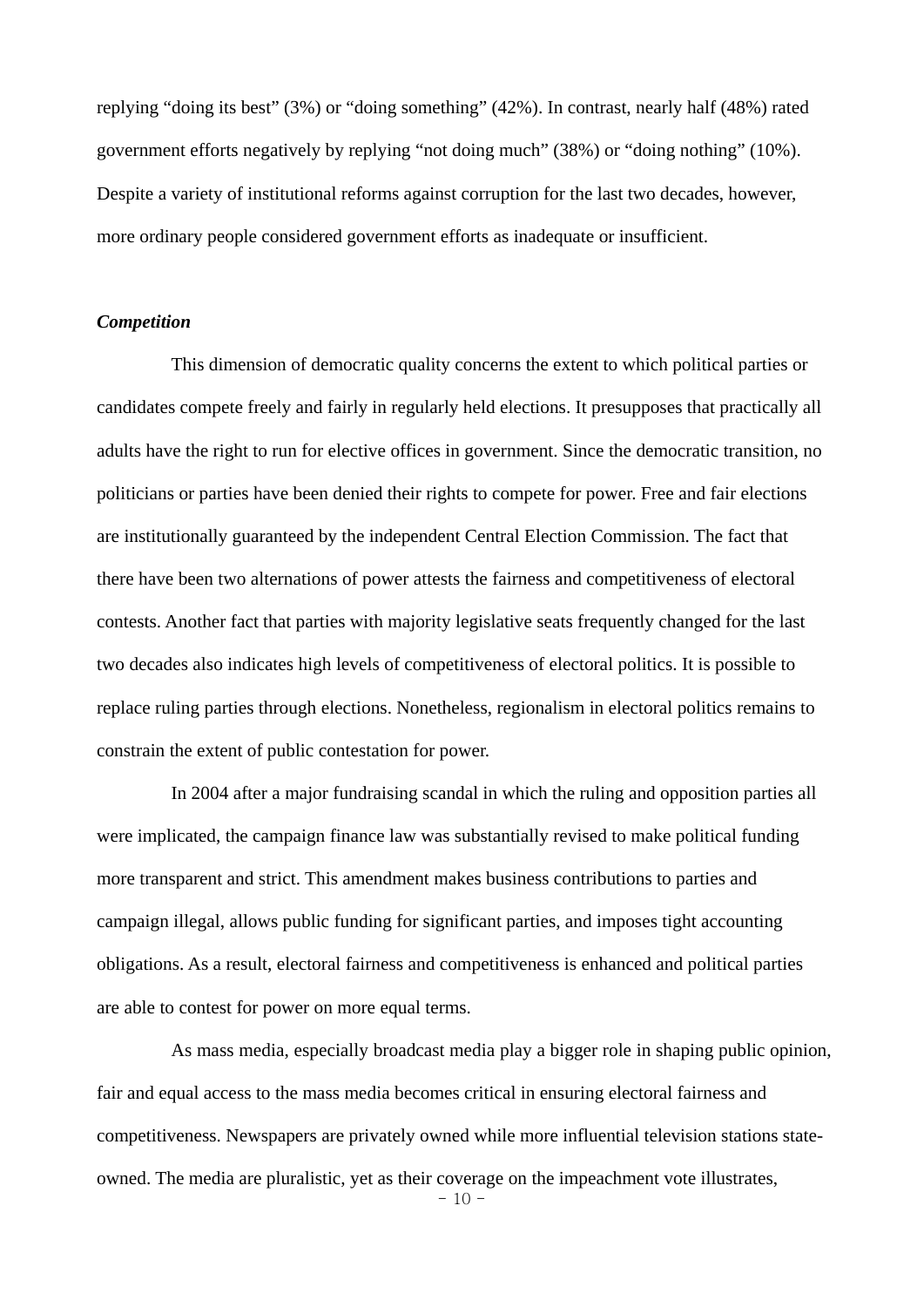television stations are government-dominated. The independent Korea Broadcasting Commission packed with the president's political loyalists failed to oversee the state-owned television stations.

To ascertain how ordinary Koreans assess competition, the 2006 AB Korea survey asked respondents a pair of questions, one on the meaningfulness of elections and the other on equal access to mass media (see Table 2). When asked how often the elections offer the voters a real choice between different parties or candidates, nearly half considered electoral choice largely meaningful by replying "always" (19%) or "most of the time" (29%). In contrast, another half considered electoral choice largely meaningless by replying "sometimes" (34%) and "rarely" (11%). Public assessments of the meaningfulness of elections are equally divided into two opposing camps. Even though there are no bans or restrictions on political contests, popular discontent with electoral choices is considerable. This may reflect the fact that existing political parties fail to distinguish themselves from one another with distinctive programs or platforms. They look more or less the same in the eyes of voters.

The other question in the pair asked whether they agree or disagree with the statement "Political parties or candidates in our country have equal access to the mass media during the election period." Two-thirds indicated equal access to mass media by agreeing with it either "strongly" (16%) or "somewhat" (51%). In contrast, three-tenths indicated unequal access to mass media by disagreeing with it either "strongly" (5%) or "somewhat" (24%). Despite a growing criticism against unfairness of broadcast media, a majority of ordinary citizens believe that political parties have equal access to mass media at least during elections. This assessment may have to do with the effective oversight of election broadcast by the independent National Election Broadcasting Debate Commission.

#### (Table 2 about here)

 $-11 -$ To estimate the overall level of competition, responses to the questions are combined to construct an index whose values range from 0 (low) to 2 (high) (see Table 8). One-third (33%) considered elections as largely competitive while less than one-fifth (17%) considered elections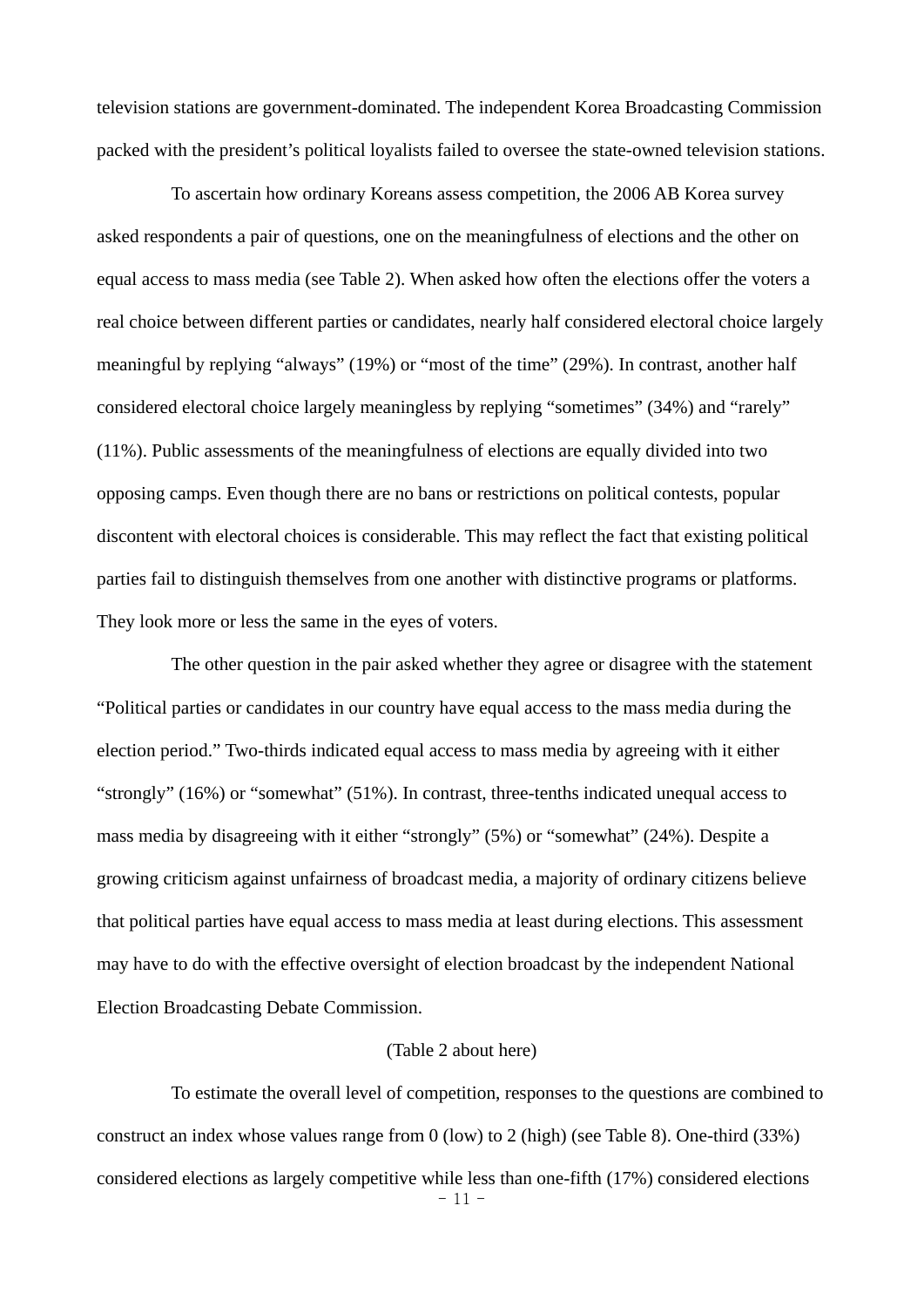as largely non-competitive. Those viewing competition meaningful and fair are twice as many as those viewing it meaningless and unfair. Notable is that a plurality (49%) considered elections as partially competitive.

To ascertain how ordinary Koreans assess the competitiveness of specific elections, the 2006 AB Korea survey asked respondents to rate the fairness of the 2004 National Assembly election, the latest national election at the time of the survey. Only about one-tenth (9%) replied that the election was not free and fair. In contrast, more than one-tenth (13%) regarded it as completely free and fair and more than two-fifths (44%) free and fair with minor problems. Notable is that one-fifth (18%) viewed the election as beset with major problems but nonetheless free and fair. Taken together, three-quarters (75%) believe that there were no major irregularities undermining the competitiveness of the election. This evaluation is consistent with assessment of the institutional quality of competition.

# *Participation*

This quality of democracy refers to the condition that practically all adults have the right to vote in the election of officials. Since the democratic transition, there have been no restrictions on voting right, the key political right of citizenship. In fact, even under authoritarian rule no voting right was denied to any segments of the population based on gender or illiteracy, although voters were not free to express their preferences and not all politicians were able to run for public offices. Since the democratic transition, voters have been free to cast their ballots to reward or punish incumbents and no politicians or parties haven been denied the right to run for public offices. A notable recent development is that the proportion of the population entitled to vote increased because voting age limits were lowered to age 19 from age 20 in 2005. As suffrage expands, the political space becomes more inclusive.

 $-12 -$ The most notable development for the last decade was that ordinary people began to participate in the party candidate nomination process. For instance, in the last two presidential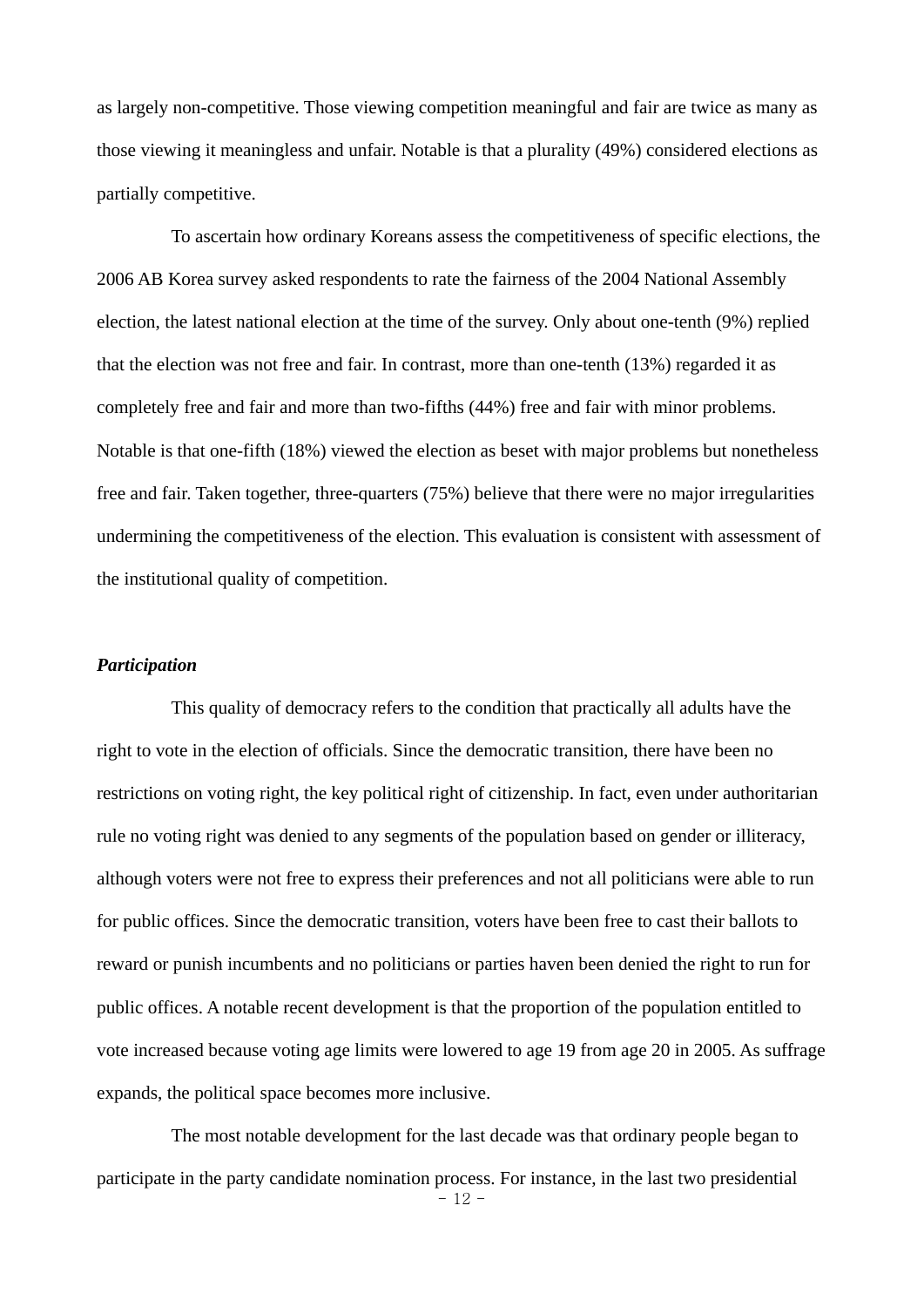elections candidates of major parties were selected by a highly competitive intra-party nomination process. As political parties allowed party members and ordinary people to select candidates for public offices, the extent of popular participation in the electoral process has greatly expanded. These open primary systems also enhanced intra-party democracy.

Furthermore, electoral institutions were reformed for better representation. Since 2004 voters have cast two ballots in the national legislative elections, one for a candidate running for a district election, and the other for a party.<sup>[1](#page-14-0)</sup> The allocation of proportional representation seats is determined by the proportion of votes obtained by each party either whose vote total meets a 3 percent threshold or whose district-seat total meets a 5 seats threshold. This system promotes the representation of multiple political parties in the legislature. For instance, this helped the Democratic Labor party to gain legislative seats in 2004.

Another notable change is that more than half of party-list candidates, especially oddranking candidates should be reserved for women. This change made it possible to enhance women's political participation and representation. In the 2004 election, women accounted for 13 percent of the National Assembly members, as compared to 6 percent in 2000. In the latest 2008 election, 35 women made it to the National Assembly, which accounts for 13 percent of the total seats. Most women were elected not as district candidates but as candidates of proportional representation.

The Roh government especially promoted direct citizen participation. President Roh appointed Secretary to the President for Civil Society. Nonetheless, most ordinary people remain away from civil society groups, which are often described as "citizen groups without citizens." Yet, for the last five years pro-government social group members have been mobilized for political participation through information and communication technology such as the Internet and mobile phones.

l

<span id="page-14-0"></span><sup>&</sup>lt;sup>1</sup> The legislative electoral system is a single member plurality with a party list-based proportional representation. Currently, 245 National Assembly seats are chosen by first-past-the-post voting in singlemember districts and 54 seats selected by party-list voting according to proportional representation.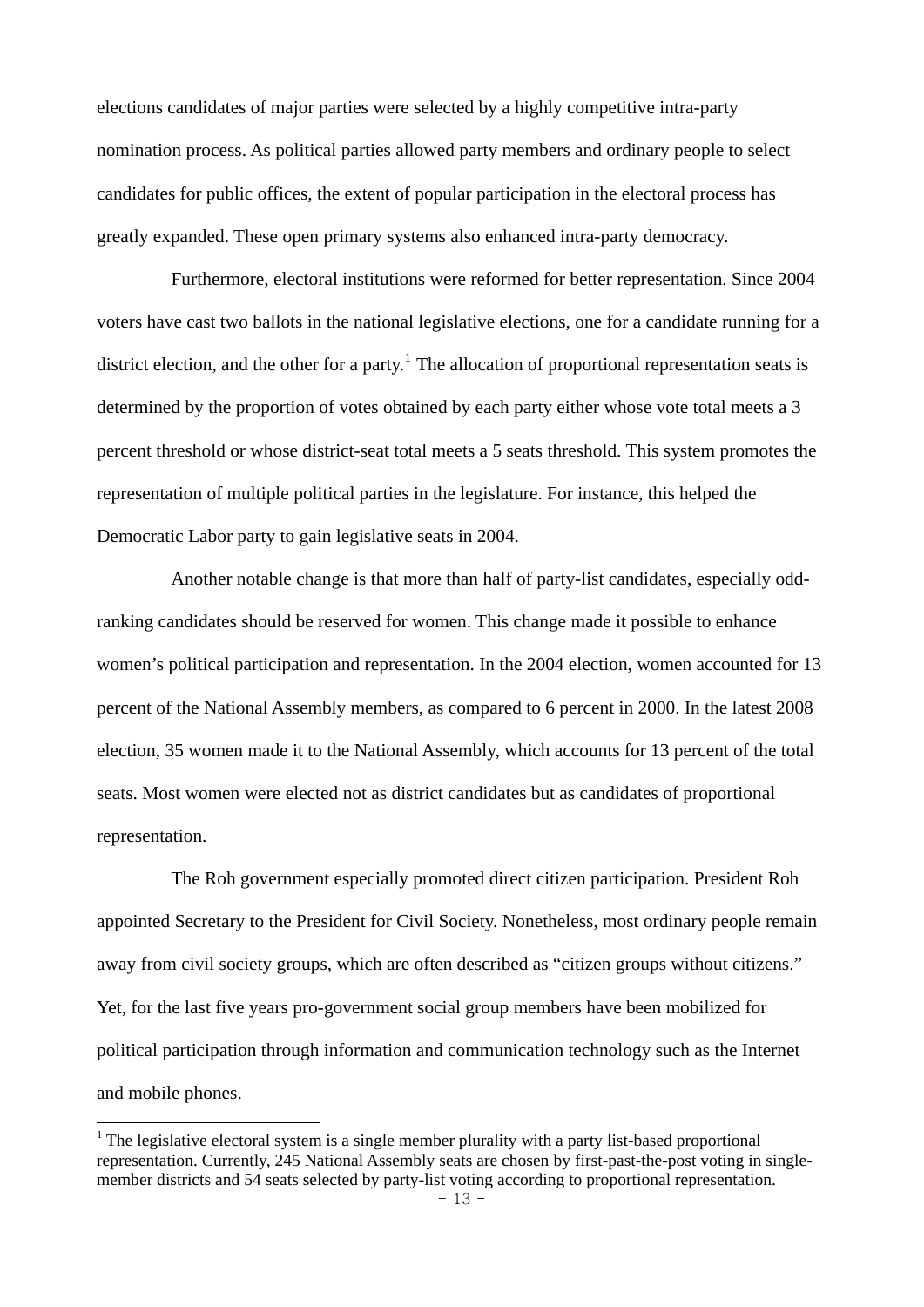To ascertain how much ordinary Koreans are involved in the political process, the 2006 AB Korea survey asked respondents a series of questions concerning electoral and non-electoral participation (see Table 3). First, two-thirds (68%) said that they voted in the 2004 legislative elections, one-fifth (21%) reported that they attended a campaign meeting or rally, and less than one-fifth (17%) replied that they persuaded others to vote for a particular candidate or party.

#### (Table 3 about here)

Second, when asked how many times they have done some non-electoral political actions in the past three years, three-tenths (30%) said that they had contacted government officials, one-tenth (11%) replied that they had contacted elected officials or legislative representatives, one-tenth (10%) said that they had contacted officials of political parties or other political organizations, and more than one-tenth (13%) said that they had contacted representatives of non-governmental or civil society organizations.

These findings show that levels of electoral participation except voting remains limited. Furthermore, levels of non-electoral participation such as contacting are largely meager. Notable is that contacting civil society activists is far less popular than contacting government officials. Ordinary citizens rarely ask civil society groups to represent their interests. It may indicate ineffectiveness of institutions of social accountability. Lower levels of participation do not necessarily mean that all citizens are institutionally unable to vote or petition for representing their interests. Nonetheless, limited citizen participation may indicate poor quality of political institutions and processes.

#### *Vertical Accountability*

This dimension of democratic quality concerns the extent to which voters hold government leaders accountable to their political decisions. This type of accountability runs from citizens to government leaders. Since the democratic transition, there have been two inter-party alternations of power, one through the 1997 election and the other through the 2007 election. This

 $-14 -$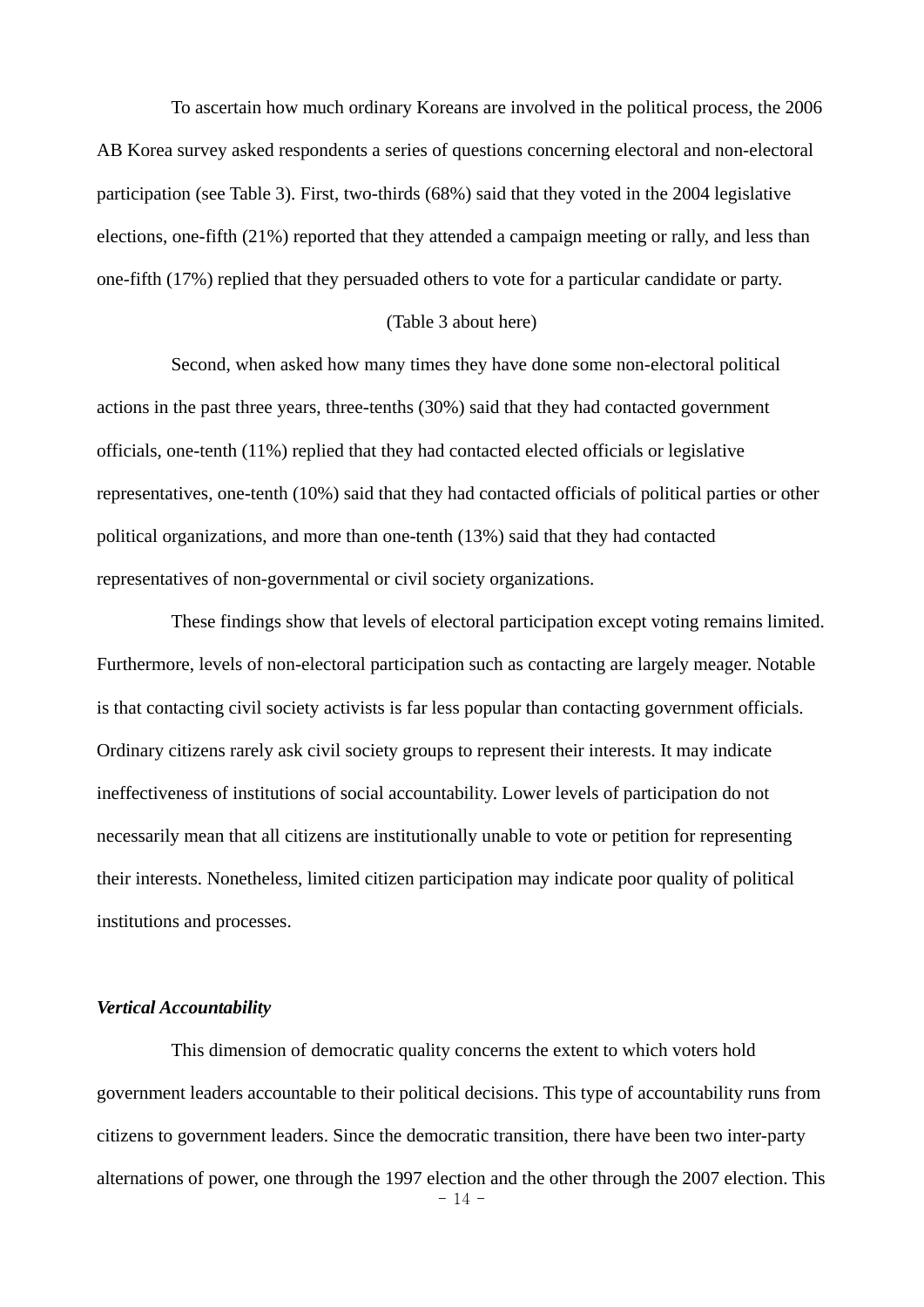attests the effectiveness of institutions of vertical accountability. This proves that the Korean people can change a government through elections. Yet, in off-years between elections they are seen less effective in holding government leaders accountable. The most notable feature of the last three civilian governments is that presidents often disregarded the views of the majority as if they had a popular mandate.

Since the democratic transition, there have been frequent party reshuffles, and party break-up and formation. Electoral contests have often centered less on policies and programs than on personalities. Regionalism in electoral politics tends to prevent voters from punishing the party in power if it represents their region. These characteristics of Korean politics appear to constrain the effectiveness of institutions of vertical accountability.

Since the National Election Broadcasting Debate Commission oversees the broadcasting of electoral debates, access to mass media is considered as equal and fair. Despite the oversight of the independent Korea Broadcasting Commission, however, state-controlled television stations have been criticized as biased in their coverage on government and politics, especially for the last five years. The Roh government attempted to tame print media, especially independent and critical newspapers. In these circumstances social instruments such as broadcast media remain less effective in promoting vertical accountability.

The Information Disclosure Law gives citizens the right to inspect government records and documents. Although it allows many exceptions, nonetheless, the government is under pressure to permit the public to have access to records and to keep the public informed. The recent expansion of E-governance also enhanced government transparency. The public can have access to information on government finance, procurement and contracting, which is posted on the Internet. The government becomes more accessible and transparent.

 $-15$ A notable development for the five years is political activation of civil society groups. President Roh named his government "participatory government" and appointed Secretary to the President for Civil Society. The Roh government actively mobilized and activated left-leaning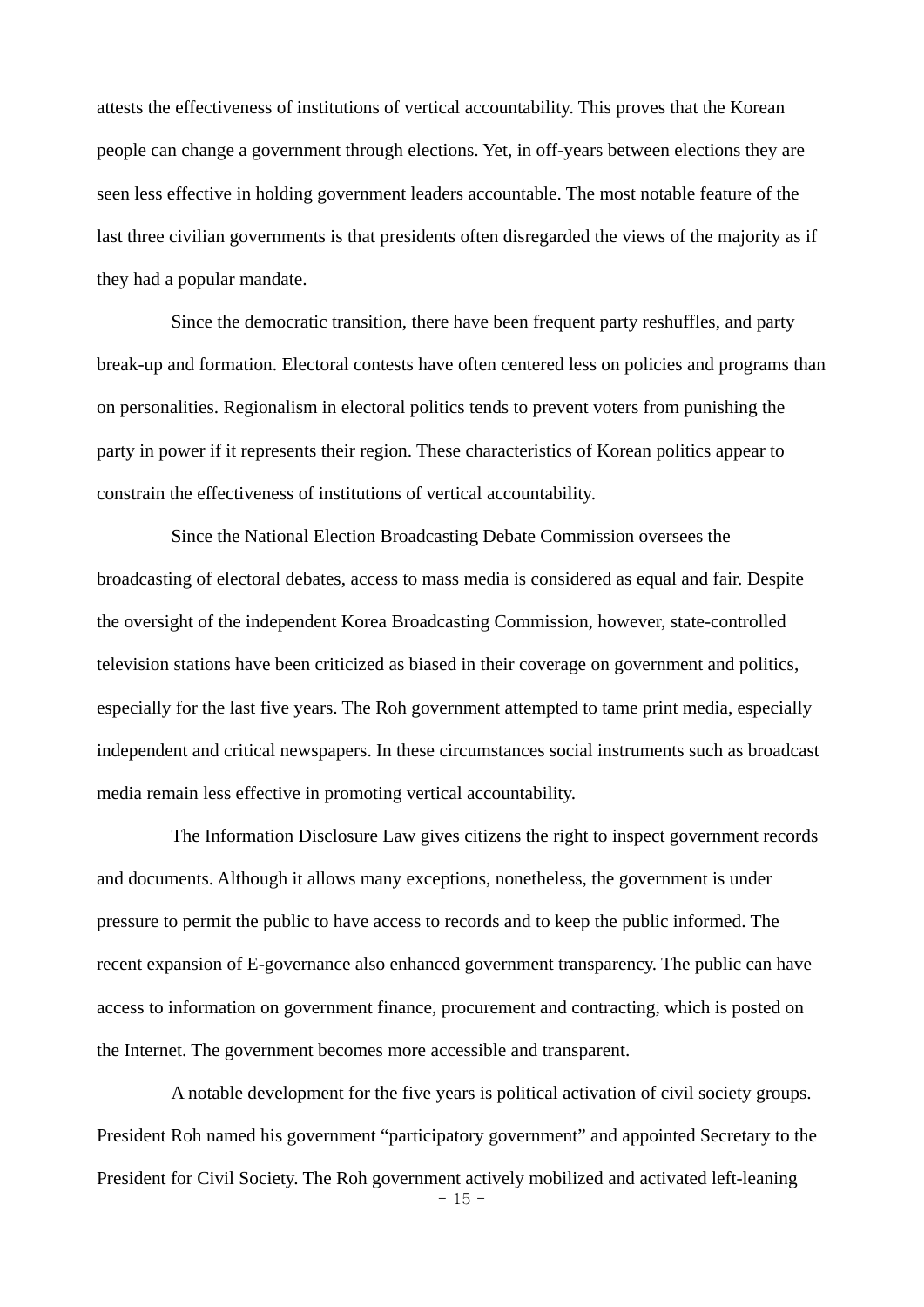civil society groups for his populist reforms. In doing so, President Roh styled himself as a champion of vertical accountability, especially through pro-government social groups. Yet, political activation of left-leaning social groups brought about the corresponding activation of conservative forces. As the government appeared to listen to only those voices of left-leaning social groups, it was criticized as partially accountable. The Roh government was cynically called a "participatory government without participation." By promoting mass democracy largely through the Internet while bypassing representative institutions, the Roh government encouraged direct citizen participation, which resulted in more political instability and volatility.

To ascertain how ordinary Koreans assess vertical accountability, the 2006 AB Korea survey asked respondents a series of questions (see Table 4). First, when asked how often the government withholds information from the public view, seven-tenths indicated opacity of government activities by replying three-tenths (29%) replied "always" (29%) or "most of the time" (41%). In contrast, only a quarter indicated transparency of government activities by replying "sometimes" (22%) or "rarely" (3%). Despite the Information Disclosure Law the government is seen as failing to keep ordinary citizens informed about their decisions and to justify their decisions, which Andreas Schedler (1999) regarded as key features of vertical accountability.

#### (Table 4 about here)

The essence of vertical accountability is that people have power to reward or punish government leaders. Elections are the ultimate method by which ordinary citizens hold the government accountable to its decisions. To improve vertical accountability, however, people should be able to monitor the government and to demand justification for its decisions even between elections. When asked whether they agree or disagree with the statement "Between elections the people have no way of holding the government responsible for its actions," more than half indicated unavailability of non-electoral methods by agreeing with it either "strongly" (12%) or "somewhat" (44%). In contrast, about one-third indicated availability of non-electoral

 $-16 -$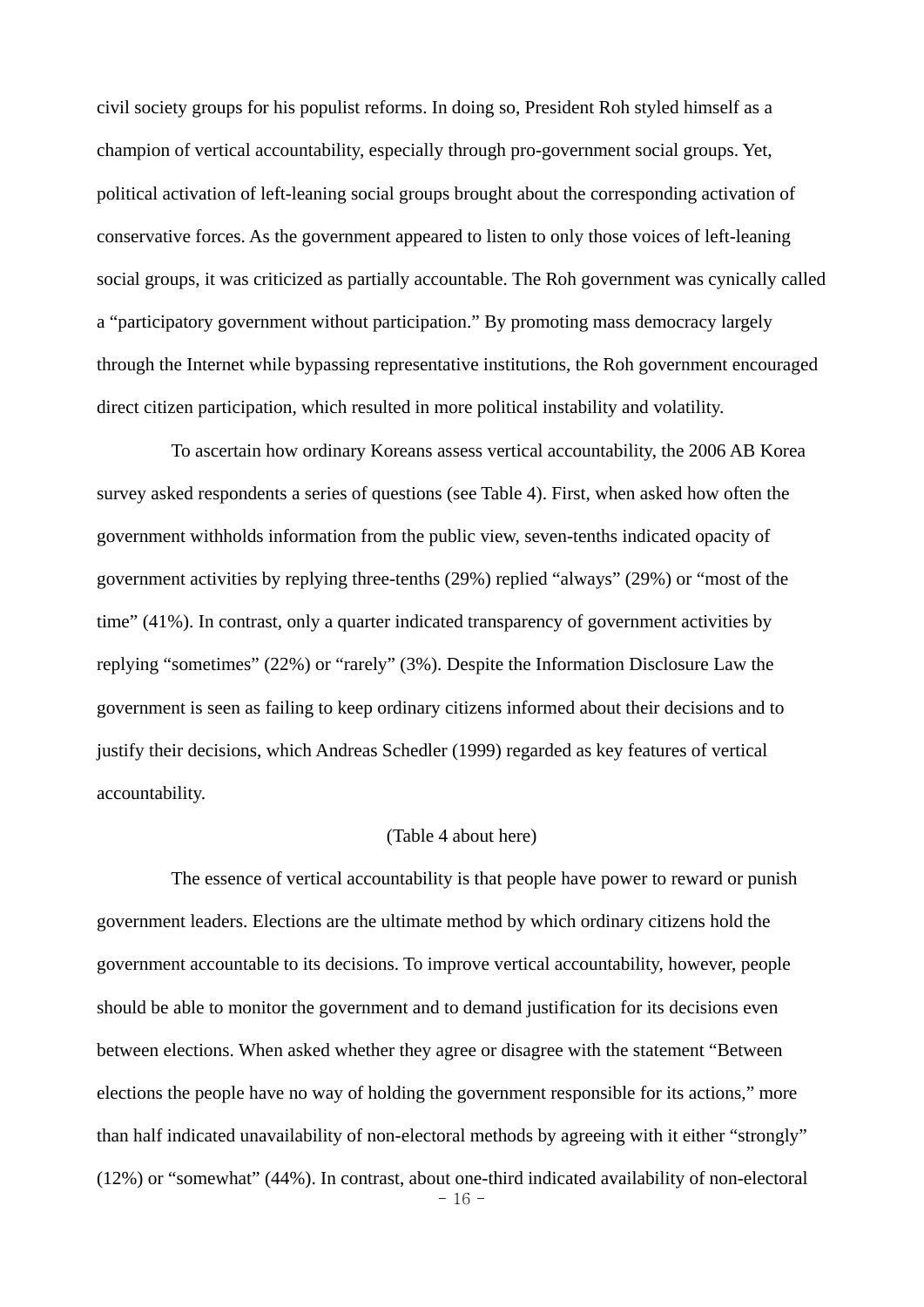methods by disagreeing with it either "strongly" (5%) or "somewhat" (30%). The ongoing process of holding government leaders to account for their decisions is inadequate and limited in the eyes of many ordinary citizens.

When asked whether they agree or disagree the statement "People have the power to change a government they do not like," more than two-fifths indicated the efficacy of popular punishment by agreeing with it either "strongly" (6%) or "somewhat" (38%). In contrast, nearly half indicated the inefficacy of popular punishment by disagreeing with it either "strongly" (13%) or "somewhat" (37%). Public assessments of the efficacy of popular punishment are equally divided into two opposing camps. Perhaps one of the reasons why popular punishment is regarded as limited may be related to the old politics of regionalism in which regional identification rather than governmental performance determines electoral choices.

To determine the overall level of vertical accountability, responses to the last two questions are combined together to construct an index whose values range from 0 (low) to 2 (high) (see Table 8). Less than one-fifth (16%) considered non -electoral methods as available and popular punishment as effectual. In contrast, one-third (33%) considered non-electoral methods as unavailable and popular punishment as ineffectual. Those judging the supply of vertical accountability inadequate are twice as many as those judging the supply adequate.

# *Horizontal Accountability*

 $-17$ This dimension of democratic quality concerns the effectiveness of institutional checks and balances (Schedler, Diamond and Plattner 1999). One of the most notable features of democratization is the supply of institutions of horizontal accountability. The power of the executive over other branches of government has been reduced substantially. The National Assembly is no longer a rubber-stamp institution and the judiciary becomes increasingly independent. The National Assembly has often been controlled by opposition parties and divided government has been a general pattern, not an exception. The relationship between the legislative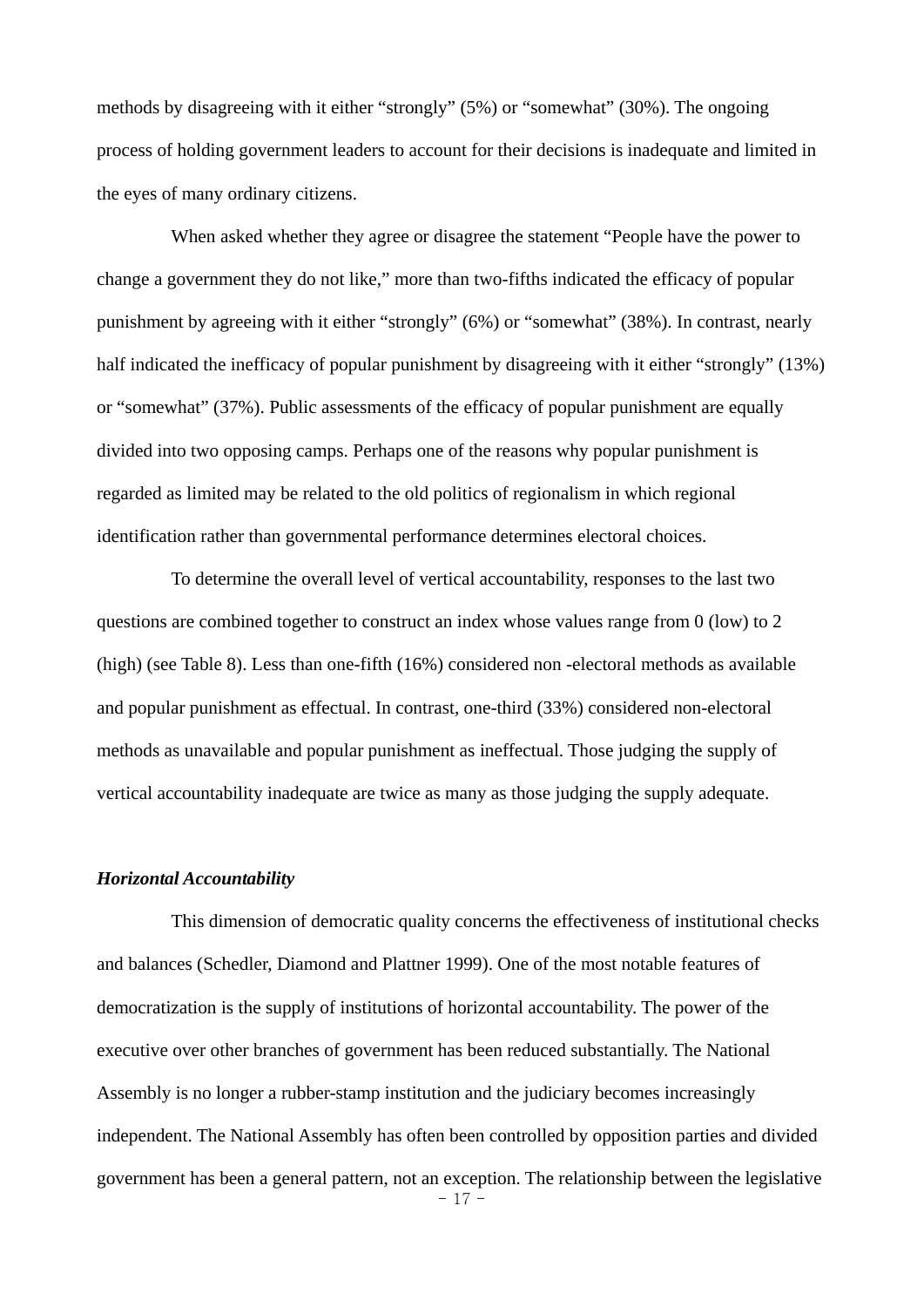and executive branches comes to reflect institutional checks and balances. As the 2004 impeachment vote against the president illustrates, the balance of power between these two branches has been restored. The National Assembly becomes active in overseeing state agencies as well as in making laws.

There are other political institutions of horizontal accountability such as the Constitutional Court, the Supreme Court, the Board of Audit and Inspection. Yet, even civilian presidents often attempted to pack these institutions with their political supporters and loyalists. The Board of Audit and Inspection, a constitutional institution, inspects accounts of government ministries and agencies and evaluates their performance. Yet it is under the president, not the National Assembly. Hence, despite its constitutional status, the Board is not a robust institution of horizontal accountability. During the last five years the Constitutional Court, the supreme power of judicial review, played an increasingly critical role in defending the Constitution and improving the rule of law. It proved to be effective as an institution of horizontal accountability.

There are some other institutions of horizontal accountability such as the Central Election Commission, the Ombudsman, the National Human Rights Commission, and the Independent Commission against Corruption. $<sup>2</sup>$  $<sup>2</sup>$  $<sup>2</sup>$  The Independent Commission against Corruption</sup> was established in 2002. Yet, this commission and the Ombudsman lacked the power to prosecute public officials who violated the ethics laws. Despite these complementary institutions of horizontal accountability, political practices associated with "an imperial presidency" have not been completely abolished.

To ascertain how ordinary citizens assess horizontal accountability, the 2006 AB Korea survey asked a pair of questions concerning institutional checks and balances (see Table 5). First, when asked whether they agree or disagree with the statement "When the government breaks the

 $\overline{a}$ 

<span id="page-19-0"></span> $2$  In February 2008, the Anti-corruption and Civil Rights Commission was established by merging three agencies - the Ombudsman of Korea, the Korea Independent Commission against Corruption, and the Administrative Appeals Commission. The integration of these institutions into one eliminates overlapping authority, but weakens horizontal accountability.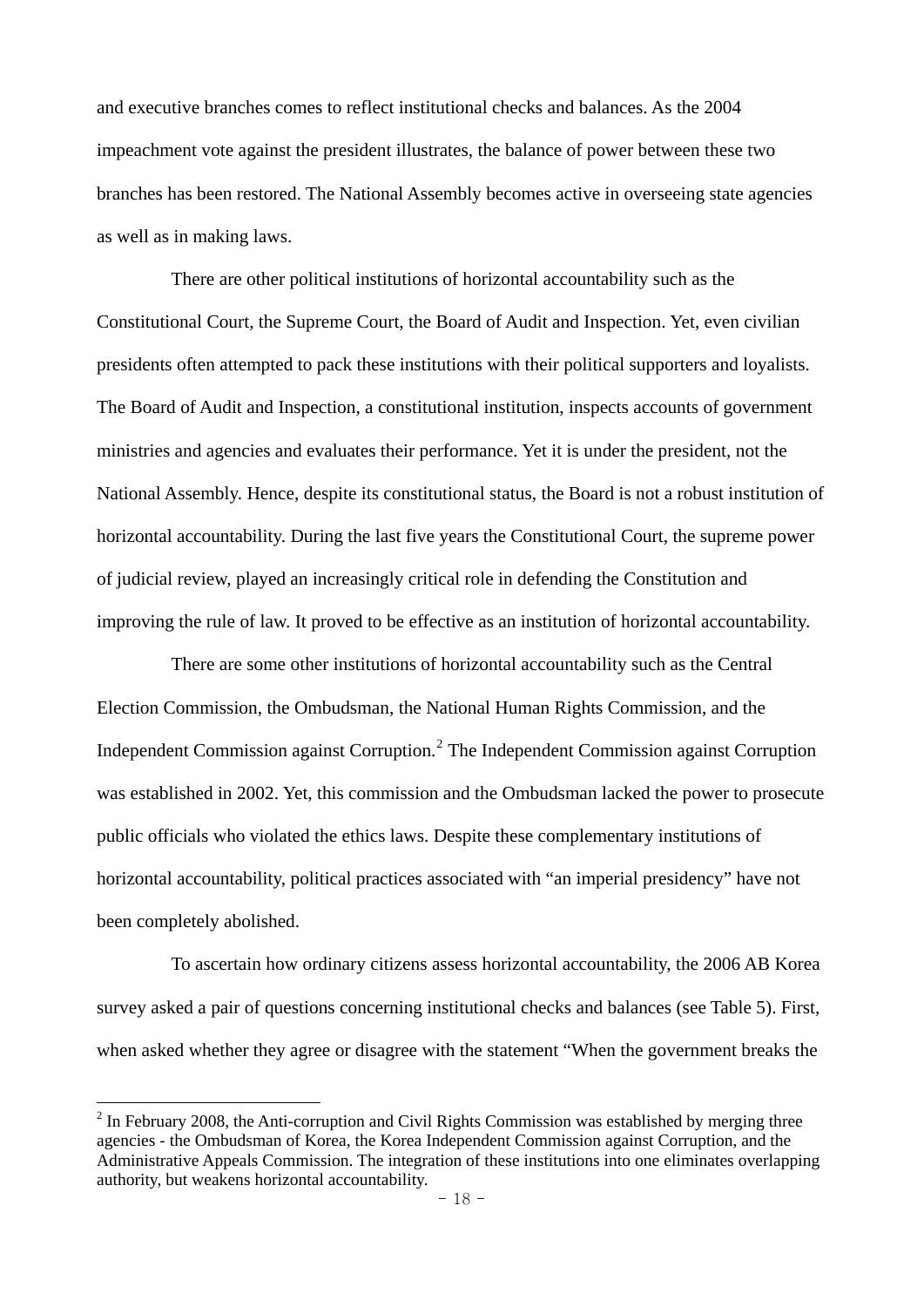laws, there is nothing the legal system can do," nearly half indicated the inefficacy of judicial reviews by agreeing with it either "strongly" (11%) or "somewhat" (37%). In contrast, more than two-fifths indicated the efficacy of judicial reviews by disagreeing with it either "strongly" (7%) or "somewhat" (37%). Public assessments of judicial control over the executive are equally divided into two opposing camps. This finding suggests that the power of the independent judiciary is limited in the eyes of many ordinary citizens.

# (Table 5 about here)

When asked about the National Assembly's capability to control the executive, more than half indicated the efficacy of legislative oversight by replying either "very capable" (12%) or "capable" (41%). In contrast, two-fifths indicated the inefficacy of legislative oversight by choosing either "not capable" (31%) or "not at all capable" (7%). Those considering the National Assembly as largely capable outnumbered those considering it as largely incapable by a margin of 15 percentage points. A majority of ordinary citizens no longer regard the National Assembly as a rubber stamp for the executive. The legislative branch is viewed as an effective institution of horizontal accountability.

To determine the overall level of horizontal accountability, responses to the two questions are combined together to construct an index whose values range from 0 (low) to 2 (high) (see Table 8). A quarter (25%) considered institutional checks and balances as largely effective while another quarter (25%) considered them as largely ineffective. Despite institutional democratization of the last two decades, institutional checks and balances still remain far short of standards of limited government.

## *Freedom*

 $-19 -$ This dimension of democratic quality concerns the extent to which political and civil rights are guaranteed. One of the notable institutional reforms for improving this democratic quality was the establishment of the National Human Right Commission. The holding of free and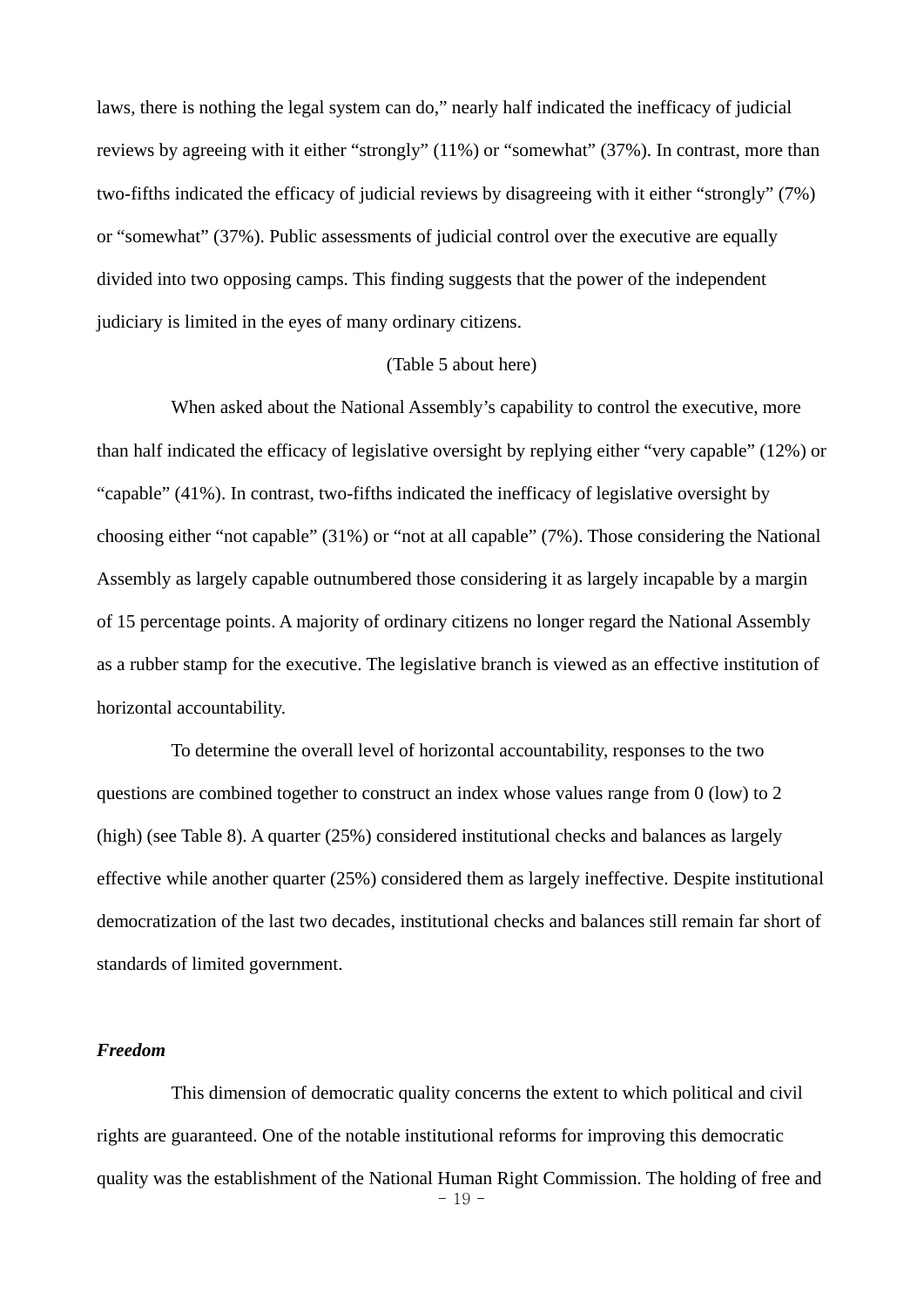fair legislative election in 2004 following an impeachment vote attests the protection of political rights. Yet, there are still some areas of concerns. For instance, International Amnesty continues to urge the Korean government to abolish the National Security Law and to improve civil rights of foreign workers as well as social rights of irregular workers. The 1948 National Security Law is the product of South Korea's relations with North Korea. Under authoritarian rule this law had been used to suppress political dissent. Despite two decades of democratization there emerged no consensus on the abolition of the law, which is regarded as a potential encroachment on civil rights.

One of the most serious challenges to civil rights for the last five years was the Roh government's legislation of the Newspaper Law and the Press Arbitration Law. The Newspaper Law was intended to limit the size and editorial independence of newspapers. Some measures of the law were later struck down as unconstitutional by the Constitutional Court in 2006. The Press Arbitration Law was intended to make it easier to sue newspaper on infringement of the interests of the state and individual citizens, which was viewed as a serous threat to the freedom of expression. The Korea Broadcasting Commission is an independent commission. Yet, President Roh appointed his political supporters its commissioners, which contributed to the failure of fairly monitoring and overseeing broadcast media.

To ascertain how ordinary citizens assess freedom, the 2006 AB Korea survey asked respondents a pair of questions concerning freedoms of speech and association (see Table 6). These civil rights are essential for procedural democracy. First, when asked whether they agree or disagree with the statement "People are free to speak what they think without fear," nearly threefifths viewed freedom of speech protected by agreeing with it either "strongly" (9%) or "somewhat" (48%). In contrast, two-fifths viewed freedom of speech infringed by disagreeing with it either "strongly" (8%) or "somewhat" (32%). A majority of ordinary citizens appear to enjoy freedom of expression.

> $-20 -$ (Table 6 about here)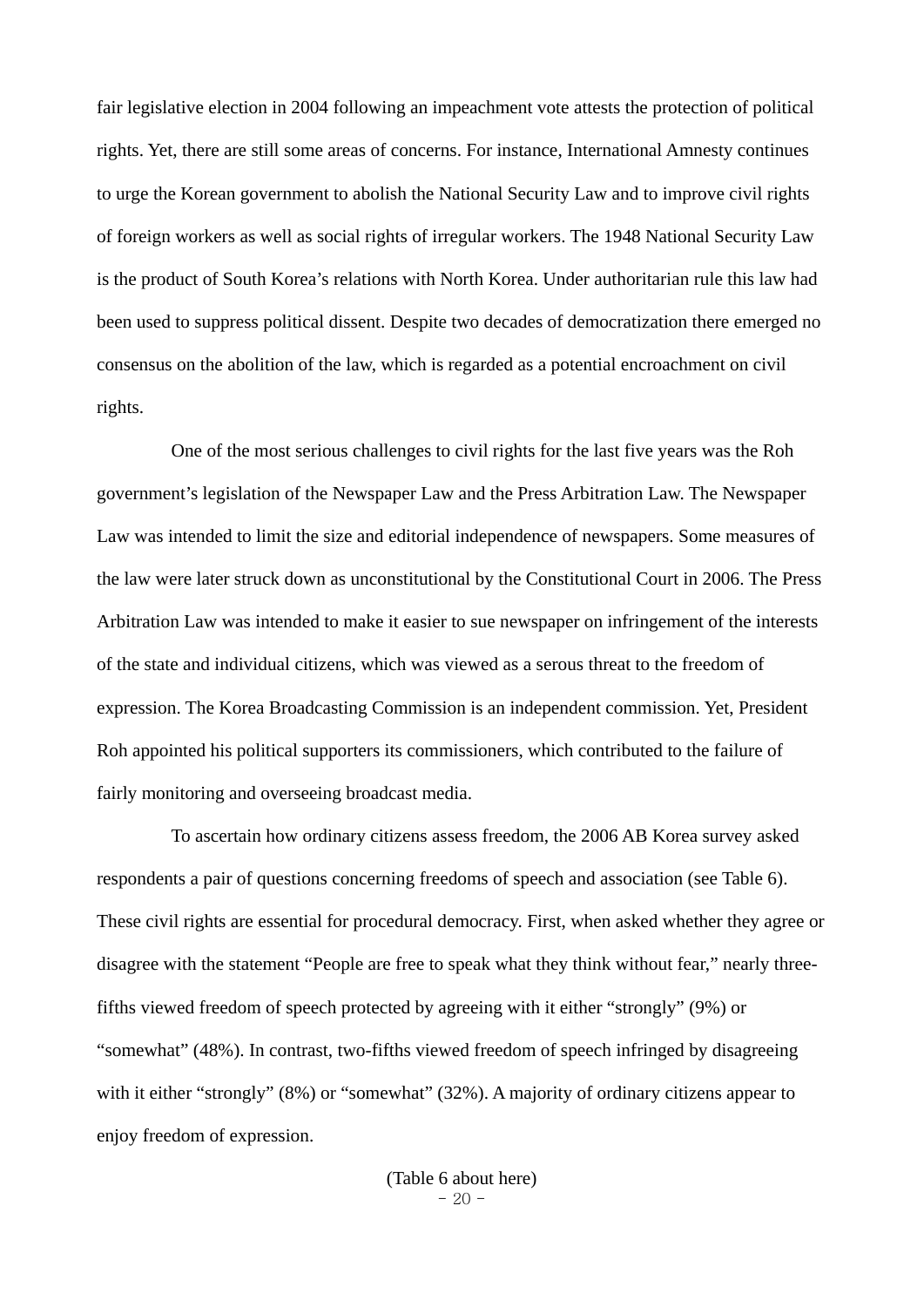Second, when asked whether they agree or disagree with the statement, "People can join any organization they like without fear," two-thirds considered freedom of association guaranteed by agreeing with it either "strongly" (10%) or "somewhat" (54%). In contrast, threetenths considered freedom of associations limited by disagreeing with it either "strongly" (5%) or "somewhat" (25%). A larger majority of ordinary citizens appear to enjoy freedom of association.

Notable is that those enjoying freedom of association are more numerous than those enjoying freedom of expression. This may have to do to with the fact that the Roh government attempted to tame opposition newspapers and threatened journalists with criminal libel laws, and filed civil defamation suits against newspapers.

To determine the overall level of civil rights, responses to the two questions are combined together to construct an index whose values range from 0 (low) to 2 (high) (see Table 8). A half (51%) considered both civil rights guaranteed while a quarter (27%) considered both infringed. Those considering both civil rights guaranteed are nearly twice as many as those considering both infringed. Nonetheless, it should be noted that half of ordinary citizens viewed the supply of key civil rights inadequate.

# *Equality*

In this study, this dimension of democratic quality concerns social security and equality of treatment rather than political and legal equality associated with procedural democracy. Despite that a welfare state is a basic principle of the constitution, there is less protection of social rights than political and civil rights. In the wake of the 1997 economic crisis, the public assistance program expanded to address social problems including poverty. In 1999 the old Livelihood Protection Law was replaced by the Basic Livelihood Guarantee Law, which is the key element of Korea's social welfare system. The law includes various types of public assistance such as livelihood aid, housing aid, medical aid, and educational aid and lifts demographic eligibility criteria to assist anyone in poverty. The law strengthens the social safety net in Korea.

 $-21 -$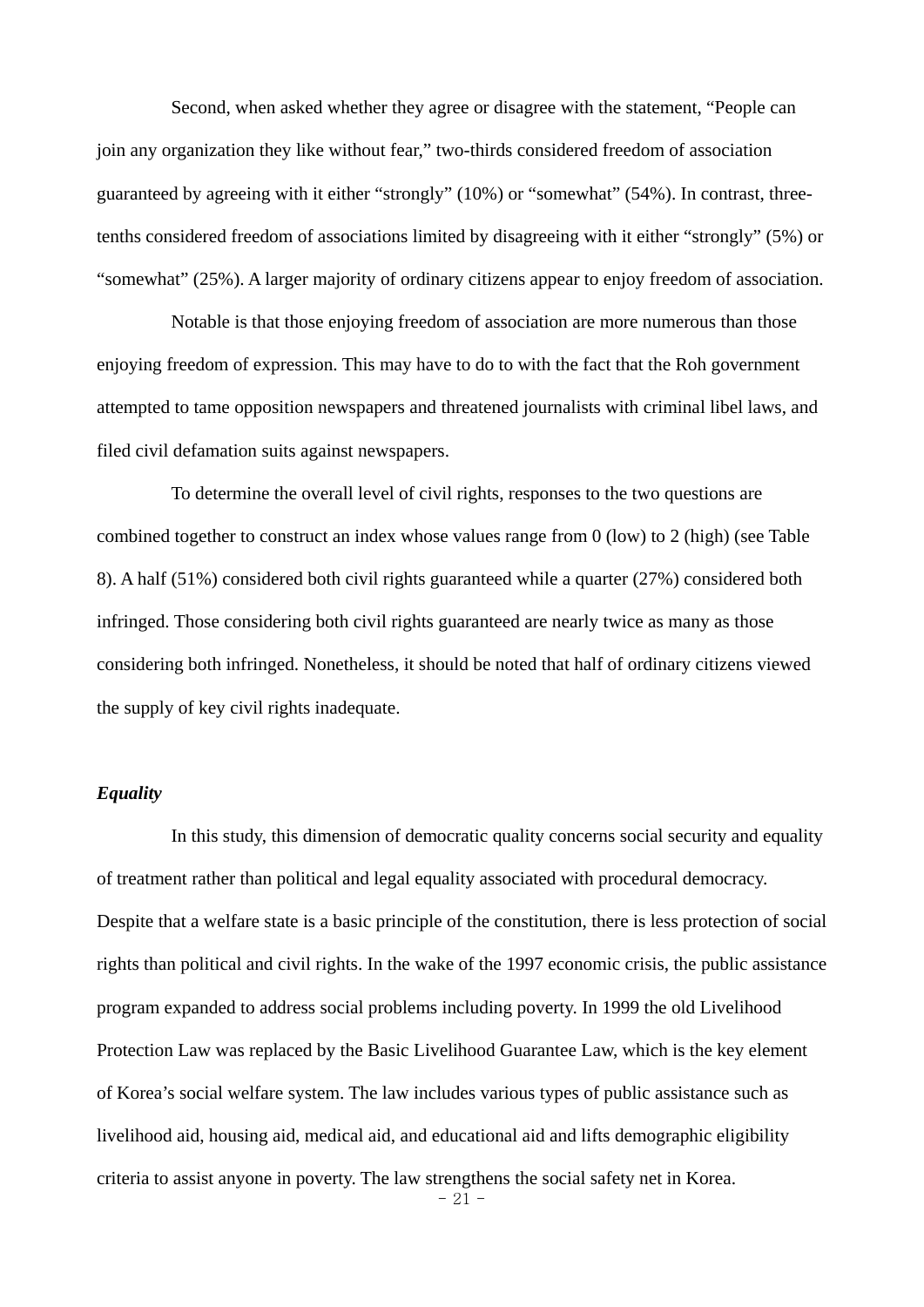The constitution provides for equal treatment of all citizens. No groups of citizens receive preferential treatment in property ownership, higher education, and public service jobs. The major exception is women who continue to face social discrimination. In 2005, however, the Supreme Court granted married women equal property rights with men concerning the inheritance of property owned by family clans. This historic ruling is regarded as a turning-point for improving gender equality in male-dominated Korean society.

To ascertain how ordinary citizens assess equality, the 2006 AB survey asked a pair of questions, one for equal treatment by government and the other for the protection of basic livelihood (see Table 7). First, when asked whether they agree or disagree with the statement "Everyone is treated equally by the government," four-fifths indicated inequality of treatment by disagreeing with it either "strongly" (28%) or "somewhat" (56%). In contrast, only one-tenth indicated equality of treatment by agreeing with it either "strongly" (1%) or "somewhat" (12%). Those considering governmental treatment unequal far outnumbered those considering it equal by a large margin of 70 percentage points. This finding suggests that a belief in inequality of treatment by government is prevalent.

#### (Table 7 about here)

Second, when asked whether or not they agree with the statement "People have basic necessities like food, clothes, and shelter," two-thirds indicated little protection of basic livelihood by disagreeing with it either "strongly" (17%) or "somewhat" (50%). In contrast, three-tenths indicated protection of basic livelihood by agreeing with it either "strongly" (1%) or "somewhat" (28%). Those seeing the social safety net inadequate far outnumbered those seeing it adequate by a considerable margin of 38 percentage points. A majority of ordinary Koreans believe that not everyone is provided with adequate public assistance for basic livelihood.

- 22 - To determine the overall level of equality, responses to the two questions are combined together to construct an index whose values range from 0 (low) to 2 (high) (see Table 8). Only one-tenth (9%) considered equality as protected while two-thirds (65%) considered neither as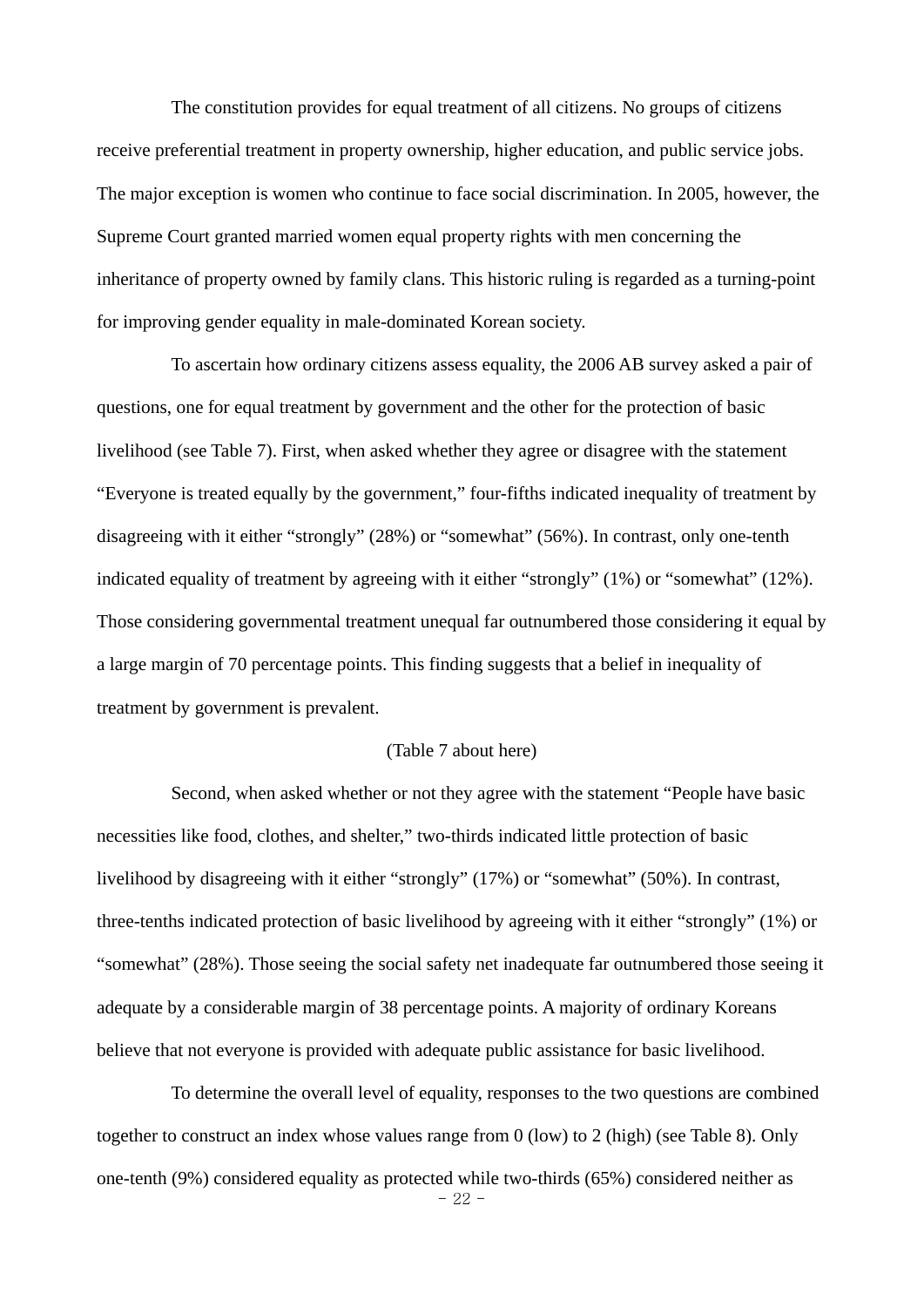protected. Notable is that nine in ten Koreans considered either equality of treatment or social security dissatisfying. Equal worth and dignity of all citizens is adequately guaranteed in the eyes of ordinary Koreans.

#### *Summary of Democratic Quality*

Table 8 shows a summary of assessment of each dimension of democratic quality. We exclude participation because its measures do not reflect institutional quality. As PDI values indicate, the supply of equality (-55.9) is greatly inadequate in Korean democracy. The supply of either the rule of law (-22.8) or vertical accountability (-17.4) is relatively inadequate. In contrast, the supply of either freedom  $(+23.8)$  or competition  $(+15.5)$  is relatively adequate. Yet, the supply of horizontal accountability (+0.6) is neither inadequate nor adequate.

#### (Table 8 about here)

Figure 1 similarly shows the extent to which each procedural dimension of democratic quality is present. We exclude equality because its measures reflect more institutional and governmental outcomes than procedural quality of institutions. The rule of law is most lacking in Korean democracy. Both types of accountability are moderately lacking. In contrast, civil rights such as freedom of expression and freedom of association as well as competition such as electoral competitiveness are least lacking. Overall, Korean democracy is more deficient in supplying the rule of law, and vertical and vertical accountability than competitiveness of electoral contests and basic civil rights associated with public contestation for power. This suggests that political institutions and practices associated with liberal or representative democracy are greatly dissatisfying while those associated with electoral democracy relatively satisfying (Park 2007).

# (Figure 1 about here)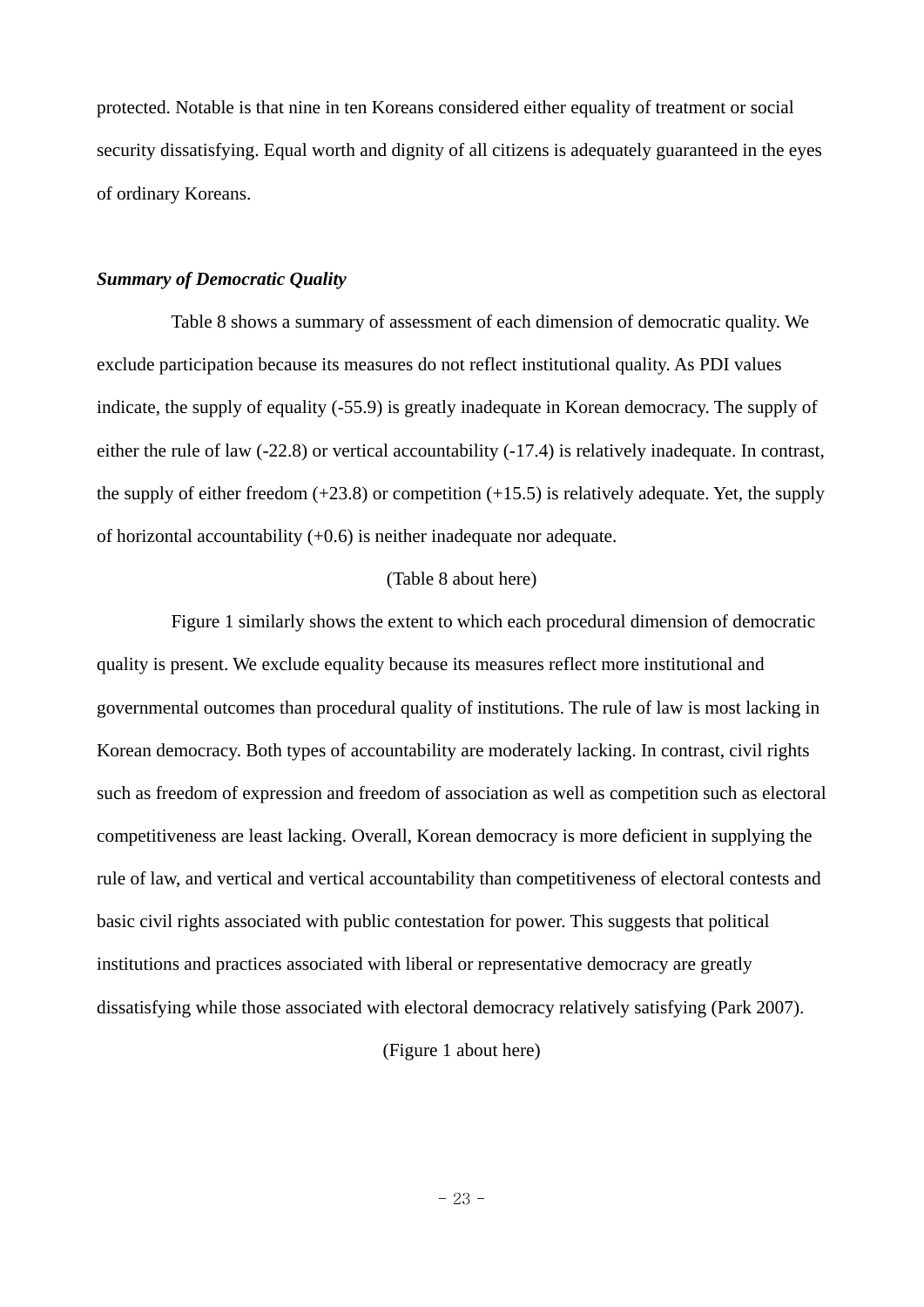#### **Conclusion**

In this paper we examine how ordinary Koreans assess the quality of their democracy. We consider democratic quality as regime quality rather than government quality. Hence, we try to focus on institutional performance rather than governmental performance. As theoretical and empirical studies on democracy assessments emphasize, we assume that democratic quality is multidimensional. Many scholars and researchers of democracy identify different criteria or standards of democracy. We choose seven dimensions of democratic quality such as the rule of law, competition, participation, vertical and horizontal accountability, freedom, and equality wile emphasizing those procedural dimensions of democratic institutional quality.

Analysis of the 2006 AB Korea survey evidently reveals that public assessment of quality varies from one dimension to another. We found that the rule of law and vertical accountability are most lacking while freedom and competition least lacking in Korean democracy. No doubt Korean democracy is a competitive electoral democracy in the eyes of ordinary citizens. This finding is consistent with the characterization of Korean democracy with universal suffrage, free and fair elections, and multiparty competition and alternation of parties in power. Despite institutional democratization of the last two decades, however, Korea is suffering from official corruption, and abuse or arbitrary use of power. Korean democracy is weak in the law-base rule, and political accountability. It seems that improving the quality of democracy in Korea requires the development of a *Rechsstaat*, a state that governs according to the rule of law. Without effective institutions of accountability, Korean democracy may degenerate into a "delegative" or an illiberal populist democracy.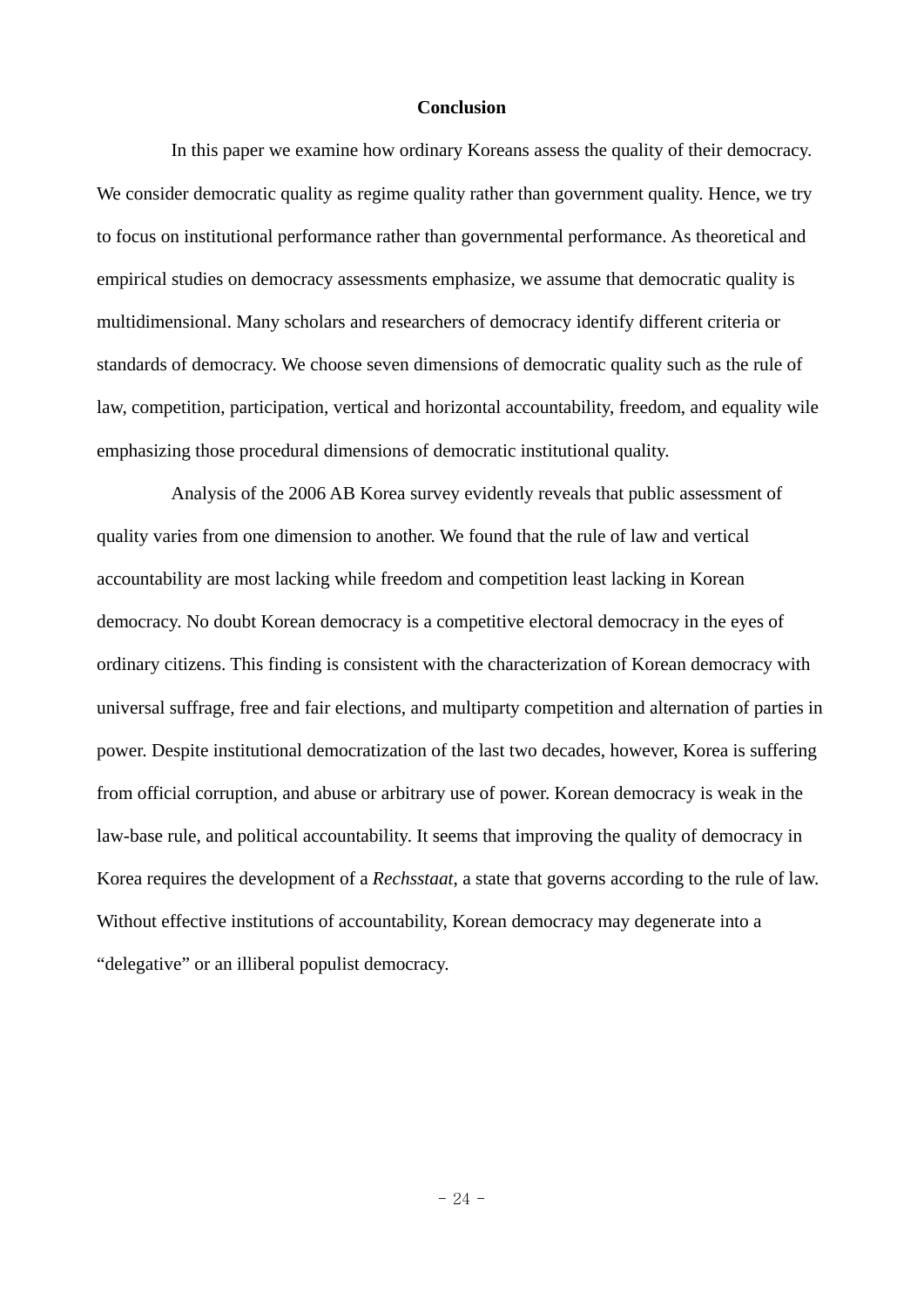## **References**

- Altman, David and Anibal Perez-Linan. 2002. "Assessing the Quality of Democracy: Freedom, Competitiveness and Participation in Eighteen Latin American Countries," *Democratization* 9(2): 85-100.
- Chang, Yu-tzung, Yun-han Chu and Chong-Min Park. 2007. "Authoritarian Nostalia in Asia," *Journal of Democracy* 18(3): 66-80.
- Dahl, Robert. 1971. *Polyarchy: Participation and Opposition*. New Haven: Yale University Press.
- Diamond, Larry. 1999. *Developing Democracy: Toward Consolidation*. Baltimore: Johns Hopkins University Press.
- Diamond, Larry and Leonardo Morlino. 2004. "The Quality of Democracy: An Overview," *Journal of Democracy* 15(4): 20-31.
- Easton, David. 1965. *A Framework for Political Analysis*. Englewood Cliffs: Prentice-Hall.
- *Economist*. 2006. *The World in 2007*.
	- http://www.economist.com/thewordin/internaitonal/displayStory.cfm?story\_id=8166 (November 22, 2006).
- Freedom House. 2007. *Freedom in the World*. <http://www.freedomhouse.org/template.cfm?page=22&year=2007&country=7208>(March 10, 2008).
- Huntington, Samuel. 1991. *The Third Wave: Democratization in the Late Twentieth Century*. Norman: University of Oklahoma Press.
- Im, Hyug Baeg. 2004. "Faltering Democratic Consolidation in South Korea: Democracy at the End of 'Three Kims' Era," *Democratization* 11(5): 179-198.
- Kaldo, Mary and Ivan Vejvoda. 1997. "Democratization in Central and East European Countries," *International Affairs* 73(1): 59-82.
- Kaufmann, Daniel, Aarrt. Kraay, and Massimo Mastruzzi. 2007, *Governance Matters VI: Governance Indicators for 1996-2006*.

[http://info.worldbank.org/governance/wgi2007/sc\\_chart\\_print.asp](http://info.worldbank.org/governance/wgi2007/sc_chart_print.asp) (May 10, 2008) Lijphart, Arend. 1999. *Patterns of Democracy*. New Haven: Yale University Press.

- Park, Chong-Min. 2007. "Democratic Consolidation in East Asia," *Japanese Journal of Political Science* 8(3): 305-326.
- Park, Chong-Min and Doh Chull Shin. 2006. "Popular Support for Democracy and its Institutions in Korea: The Dynamics and Sources of Regime Support and Institutional Trust,"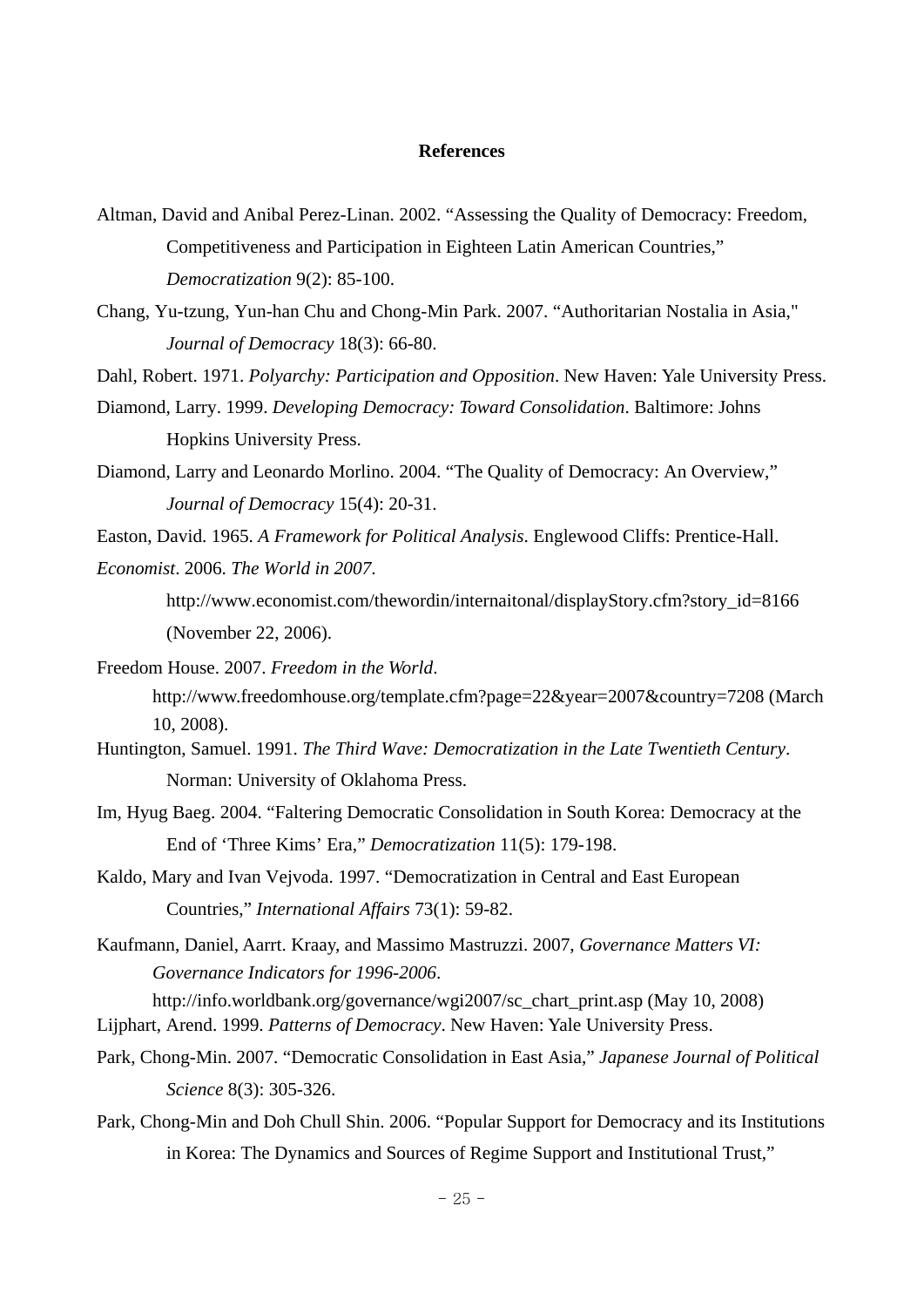*International Review of Sociology* 16(3): 665-681.

- Schedler, Andrea. 1999. "Conceptualizing Accountability," in A. Schedler, L. Diamond and M. Plattner, eds. *The Self-restraining State: Power and Accountability in New Democracies*.Colorado: Lynne Rienner.
- Schedler, Andrea, Larry Diamond and Marc F. Plattner, eds. 1999. *The Self-restraining State: Power and Accountability in New Democracies*. Colorado: Lynne Rienner.
- Shin, Doh Chull. 1999. *Mass Politics and Culture in Democratizing Korea*. New York: Cambridge University Press.
- Shin, Doh Chull. 2007. "Democratization: Perspectives from Global Citizenries," in R. Dalton and H. Klingemann, eds., *The Oxford Handbook of Political Behavior*. Oxford: Oxford University Press.
- Transparency International. 2006, *Transparency International Annual Report 2006*. http://www.transparency.org/publications/publications/ar\_2006 (June 10, 2008)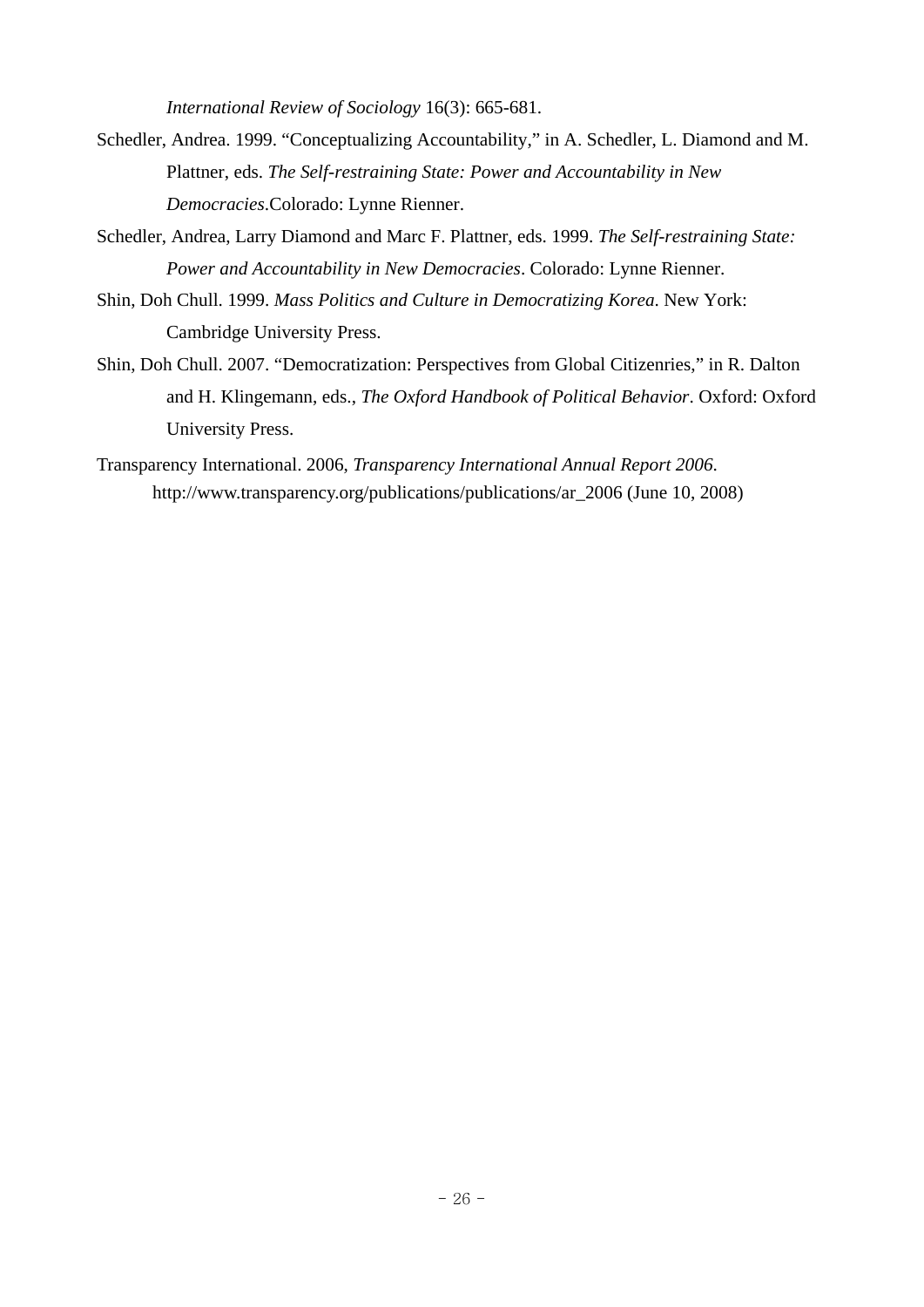| Table 1 Rule of Law: Law-based rule and government corruption |  |
|---------------------------------------------------------------|--|
|---------------------------------------------------------------|--|

|                                                                       | Percentage of |
|-----------------------------------------------------------------------|---------------|
|                                                                       | those saying  |
| Our courts always punish the guilty even if they are high-raking      | 59.5          |
| officials                                                             |               |
| National government officials always or most of the time abide by the | 17.0          |
| law                                                                   |               |
| Almost or most officials in the national government are corrupt       | 45.2          |
| Almost or most officials in local governments are corrupt             | 40.3          |
| $\mathbf{M}$ 1.010                                                    |               |

N=1,212

# **Table 2 Competition: Fairness and competitiveness of electoral politics**

|                                                                         | Percentage of |
|-------------------------------------------------------------------------|---------------|
|                                                                         | those saying  |
| Political parties or candidates in our country have equal access to the | 66.3          |
| mass media during the election period                                   |               |
| Our elections always or most of the time offer the voters a real        | 47.3          |
| choice between different parties or candidates                          |               |
| $N=1,212$                                                               |               |

# **Table 3 Participation: Electoral and non-electoral**

|                                                                 | Percentage of |
|-----------------------------------------------------------------|---------------|
|                                                                 | those saying  |
| Voted in the 2004 legislative election                          | 68.2          |
| Attended a campaign meeting or rally                            | 21.0          |
| Persuaded others to vote for a certain candidate or party       | 16.9          |
| Have contacted government officials in the past three years     | 30.4          |
| Have contacted elected officials or legislative representatives | 11.0          |
| Have contacted officials of political parties                   | 9.7           |
| Have contacted representatives of civil society organizations   | 13.0          |
| $\mathbf{M}$ 1 0 1 0                                            |               |

N=1,212

# **Table 4 Vertical accountability: Information and punishment**

|                                                                | Percentage of |
|----------------------------------------------------------------|---------------|
|                                                                | those saying  |
| Government officials rarely or occasionally withhold important | 24.6          |
| information from the public view                               |               |
| People have the power to change a government they don't like   | 44.1          |
| Between elections, the people have no way of holding the       | 35.7          |
| government responsible for its actions (Disagree)              |               |
| $\mathbf{M}$ 1.010                                             |               |

 $N=1,212$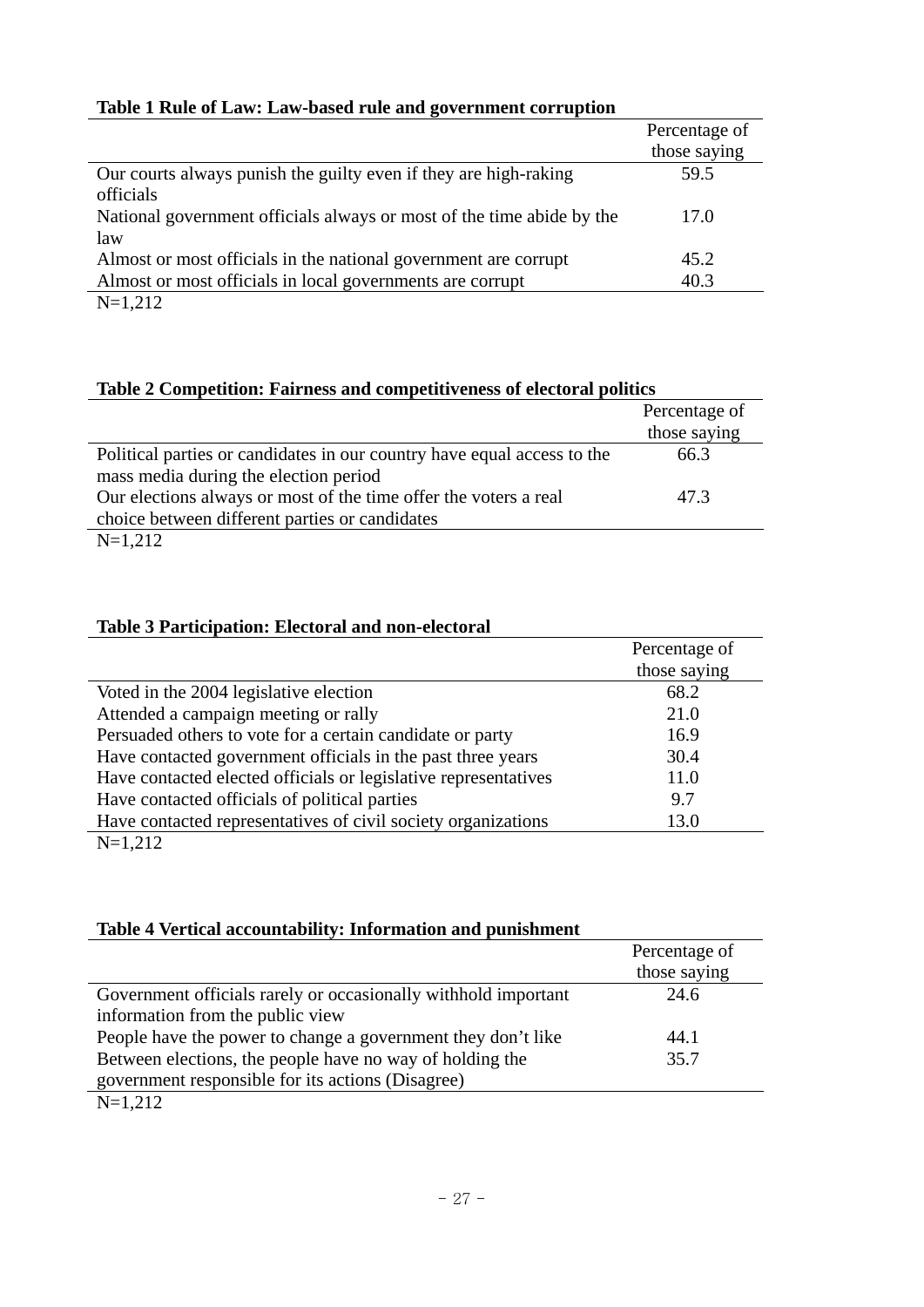| Table 3 Horizonial accountability. Histitutibilal cliccks and balances |               |  |
|------------------------------------------------------------------------|---------------|--|
|                                                                        | Percentage of |  |
|                                                                        | those saying  |  |
| The legislature is very capable or capable of keeping the              | 52.9          |  |
| government in check                                                    |               |  |
| When the government breaks the laws, there is nothing the legal        | 43.3          |  |
| system can do (Disagree)                                               |               |  |
| .                                                                      |               |  |

# **Table 5 Horizontal accountability: Institutional checks and balances**

#### N=1,212

### **Table 6 Freedom: Expression and association**

|                                                         | Percentage of |
|---------------------------------------------------------|---------------|
|                                                         | those saying  |
| People are free to speak what they think without fear   | 56.5          |
| People can join any organization they like without fear | 64.3          |
| $N=1,212$                                               |               |

# **Table 7 Equality: Social security and equality of treatment**

|                                                               | Percentage of |
|---------------------------------------------------------------|---------------|
|                                                               | those saying  |
| People have basic necessities like food, clothes, and shelter | 29.2          |
| Everyone is treated equally by the government                 | 13.0          |
| $\mathbf{M}$ 1.010                                            |               |

 $N=1,212$ 

# **Table 8 Assessment of dimensions of democratic quality**

|                           | Low  | Medium | High | NA  | <b>PDI</b> |
|---------------------------|------|--------|------|-----|------------|
| Rule of law               | 32.2 | 57.8   | 9.4  | 0.7 | $-22.8$    |
| Competition               | 17.1 | 48.5   | 32.6 | 1.8 | $+15.5$    |
| Vertical accountability   | 33.4 | 47.8   | 16.0 | 2.8 | $-17.4$    |
| Horizontal Accountability | 24.6 | 45.9   | 25.2 | 4.4 | $+0.6$     |
| Freedom                   | 27.4 | 18.3   | 51.2 | 3.1 | $+23.8$    |
| Equality                  | 64.5 | 25.0   | 8.6  | 19  | $-55.9$    |

 $PDI =$  percentage of high – percentage of low.

N=1,212

# **Figure 1 Assessment of procedural dimensions of democratic quality**